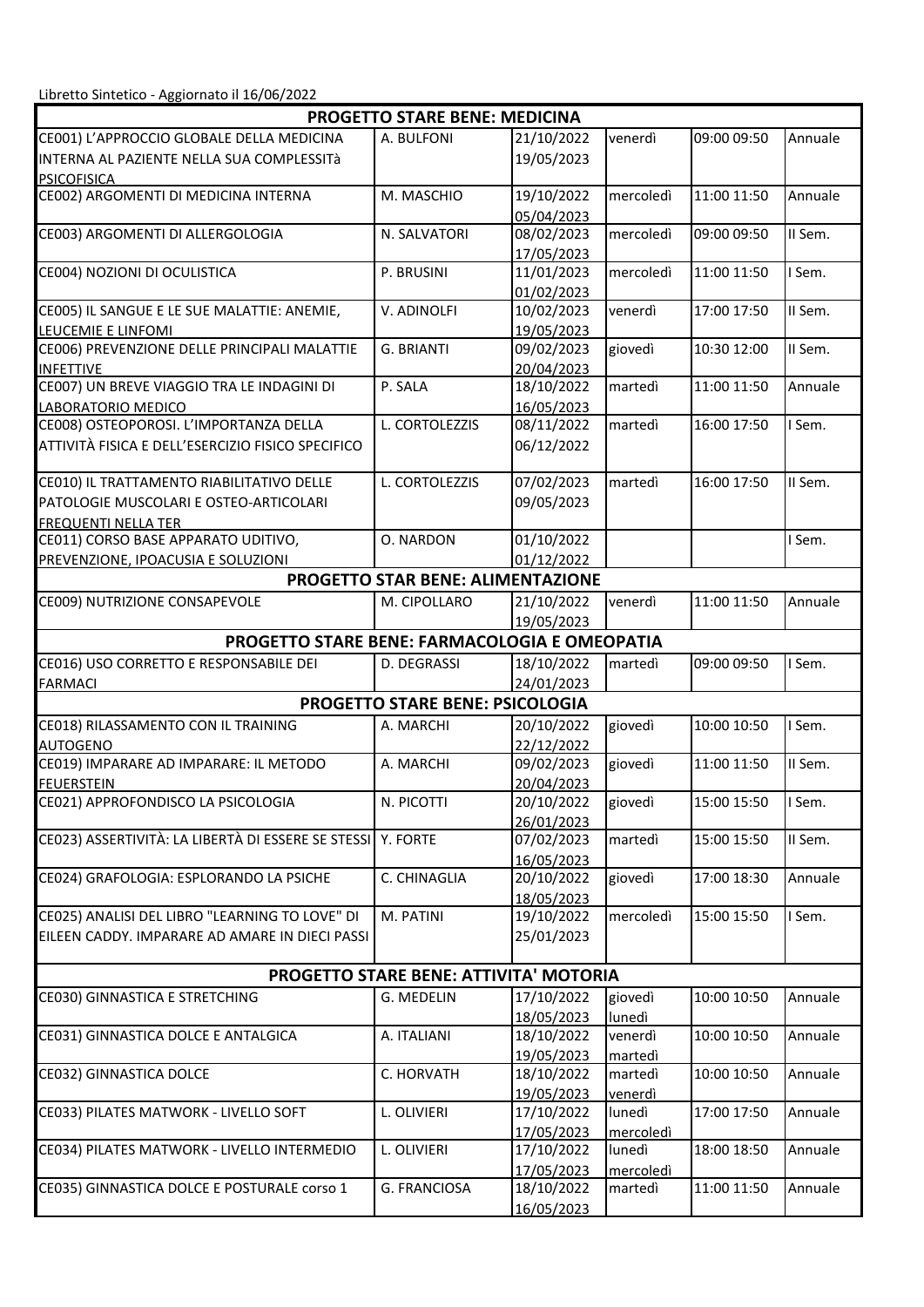| CE036) GINNASTICA DOLCE E POSTURALE corso 2    | <b>G. FRANCIOSA</b>                     | 19/10/2022 | mercoledì | 11:00 11:50 | Annuale |  |  |
|------------------------------------------------|-----------------------------------------|------------|-----------|-------------|---------|--|--|
|                                                |                                         | 17/05/2023 |           |             |         |  |  |
| CE037) GINNASTICA DOLCE E POSTURALE corso 3    | G. FRANCIOSA                            | 21/10/2022 | venerdì   | 16:30 17:20 | Annuale |  |  |
|                                                |                                         | 19/05/2023 |           |             |         |  |  |
| CE038) LATINOAEROBICA                          | G. FRANCIOSA                            | 19/10/2022 | mercoledì | 10:00 10:50 | Annuale |  |  |
|                                                |                                         | 17/05/2023 |           |             |         |  |  |
| CE039) LATINOAEROBICA 2                        | G. FRANCIOSA                            | 21/10/2022 | venerdì   | 17:30 18:20 | Annuale |  |  |
|                                                |                                         | 19/05/2023 |           |             |         |  |  |
| CE040) YOGA TRADIZIONALE 1. - Livello avanzato | C. HORVATH                              | 18/10/2022 | martedì   | 17:00 17:50 | I Sem.  |  |  |
|                                                |                                         | 31/01/2023 |           |             |         |  |  |
| CE041) YOGA ENERGIZZANTE 1                     | C. HORVATH                              | 21/10/2022 | venerdì   | 11:00 11:50 | I Sem.  |  |  |
|                                                |                                         | 27/01/2023 |           |             |         |  |  |
| CE042) YOGA TRADIZIONALE 2. - Livello avanzato | C. HORVATH                              | 07/02/2023 | martedì   | 17:00 17:50 | II Sem. |  |  |
|                                                |                                         | 16/05/2023 |           |             |         |  |  |
| CE043) YOGA ENERGIZZANTE 2                     | C. HORVATH                              | 03/02/2023 | venerdì   | 11:00 11:50 | II Sem. |  |  |
|                                                |                                         | 19/05/2023 |           |             |         |  |  |
| CE049) GINNASTICA DI MANTENIMENTO E            | G. NALI                                 | 19/10/2022 | mercoledì | 19:00 19:50 | I Sem.  |  |  |
| PREVENTIVA PER TUTTE LE ETA'                   |                                         | 25/01/2023 | venerdì   |             |         |  |  |
| CE051) DANZA FLOW 1                            | C. HORVATH                              | 18/10/2022 | martedì   | 16:00 16:50 | I Sem.  |  |  |
|                                                |                                         | 31/01/2023 |           |             |         |  |  |
| CE052) DANZA FLOW 2                            | C. HORVATH                              | 07/02/2023 | martedì   | 16:00 16:50 | II Sem. |  |  |
|                                                |                                         | 16/05/2023 |           |             |         |  |  |
| CE057) GINNASTICA PELVICA 1                    | C. MARULEA                              | 10/11/2022 | giovedì   | 11:00 11:50 | I Sem.  |  |  |
|                                                |                                         | 02/02/2023 |           |             |         |  |  |
| CE058) GINNASTICA PELVICA 2                    | C. MARULEA                              | 16/02/2023 | giovedì   | 11:00 11:50 | II Sem. |  |  |
|                                                |                                         | 27/04/2023 |           |             |         |  |  |
|                                                | <b>PROGETTO STARE BENE: BALLO</b>       |            |           |             |         |  |  |
| CE050) BALLI DI GRUPPO FRA AMICI               | R. RIGO                                 | 18/10/2022 | martedì   | 20:00 21:50 | Annuale |  |  |
|                                                |                                         | 16/05/2023 |           |             |         |  |  |
| CE053) TANGOTERAPIA: PRIMI PASSI               | <b>G. QUIROGA</b>                       | 19/10/2022 | mercoledì | 20:00 21:00 | I Sem.  |  |  |
|                                                |                                         | 25/01/2023 |           |             |         |  |  |
| CE054) TANGOTERAPIA: AVANZAMENTO               | <b>G. QUIROGA</b>                       | 01/02/2023 | mercoledì | 20:00 21:00 | II Sem. |  |  |
|                                                |                                         | 17/05/2023 |           |             |         |  |  |
| CE064) DANZE DI FINDHORN IN CERCHIO            | M. PATINI                               | 03/11/2022 |           |             | I Sem.  |  |  |
|                                                |                                         | 24/11/2022 |           |             |         |  |  |
|                                                | <b>PROGETTO STAR BENE: PISCINA</b>      |            |           |             |         |  |  |
| CE060) ACQUAGYM 1                              |                                         | 19/10/2022 | mercoledì | 10:40 11:30 | I Sem.  |  |  |
|                                                |                                         | 21/12/2022 |           |             |         |  |  |
| CE061) ACQUAGYM 2                              |                                         | 11/01/2023 | mercoledì | 10:40 11:30 | I Sem.  |  |  |
|                                                |                                         | 15/03/2023 |           |             |         |  |  |
| CE062) ACQUAGYM 3                              |                                         | 22/03/2023 | mercoledì | 10:40 11:30 | II Sem. |  |  |
|                                                |                                         | 24/05/2023 |           |             |         |  |  |
|                                                | PROGETTO STAR BENE: CURA DELLA PERSONA  |            |           |             |         |  |  |
| CE027) FILOSOFIA DELLO YOGA                    | C. HORVATH                              | 08/11/2022 | martedì   | 11:00 11:50 | I Sem.  |  |  |
|                                                |                                         | 29/11/2022 |           |             |         |  |  |
| CE028) AYURVEDA E STILI DI VITA                | C. HORVATH                              | 10/01/2023 | martedì   | 11:00 11:50 | I Sem.  |  |  |
|                                                |                                         | 31/01/2023 |           |             |         |  |  |
| CE029) AROMATERAPIA                            | C. HORVATH                              | 07/03/2023 | martedì   | 11:00 11:50 | II Sem. |  |  |
|                                                |                                         | 28/03/2023 |           |             |         |  |  |
|                                                | <b>SCIENZA E TECNICA: ALIMENTAZIONE</b> |            |           |             |         |  |  |
| CE101) CONOSCERE E DEGUSTARE LE BIRRE          | G. PASCOLO                              | 07/02/2023 | martedì   | 17:00 17:50 | II Sem. |  |  |
|                                                |                                         | 16/05/2023 |           |             |         |  |  |
| CE102) IL MERAVIGLIOSO MONDO DEL VINO          | S. LESSANUTTI                           | 19/10/2022 | mercoledì | 16:00 16:50 | Annuale |  |  |
|                                                |                                         | 12/04/2023 |           |             |         |  |  |
| CE103) VINI DI SPAGNA                          | R. FRESCO                               | 20/10/2022 | giovedì   | 17:00 18:30 | I Sem.  |  |  |
|                                                |                                         | 12/01/2023 |           |             |         |  |  |
|                                                |                                         |            |           |             |         |  |  |
| <b>SCIENZA E TECNICA: SCIENZE NATURALI</b>     |                                         |            |           |             |         |  |  |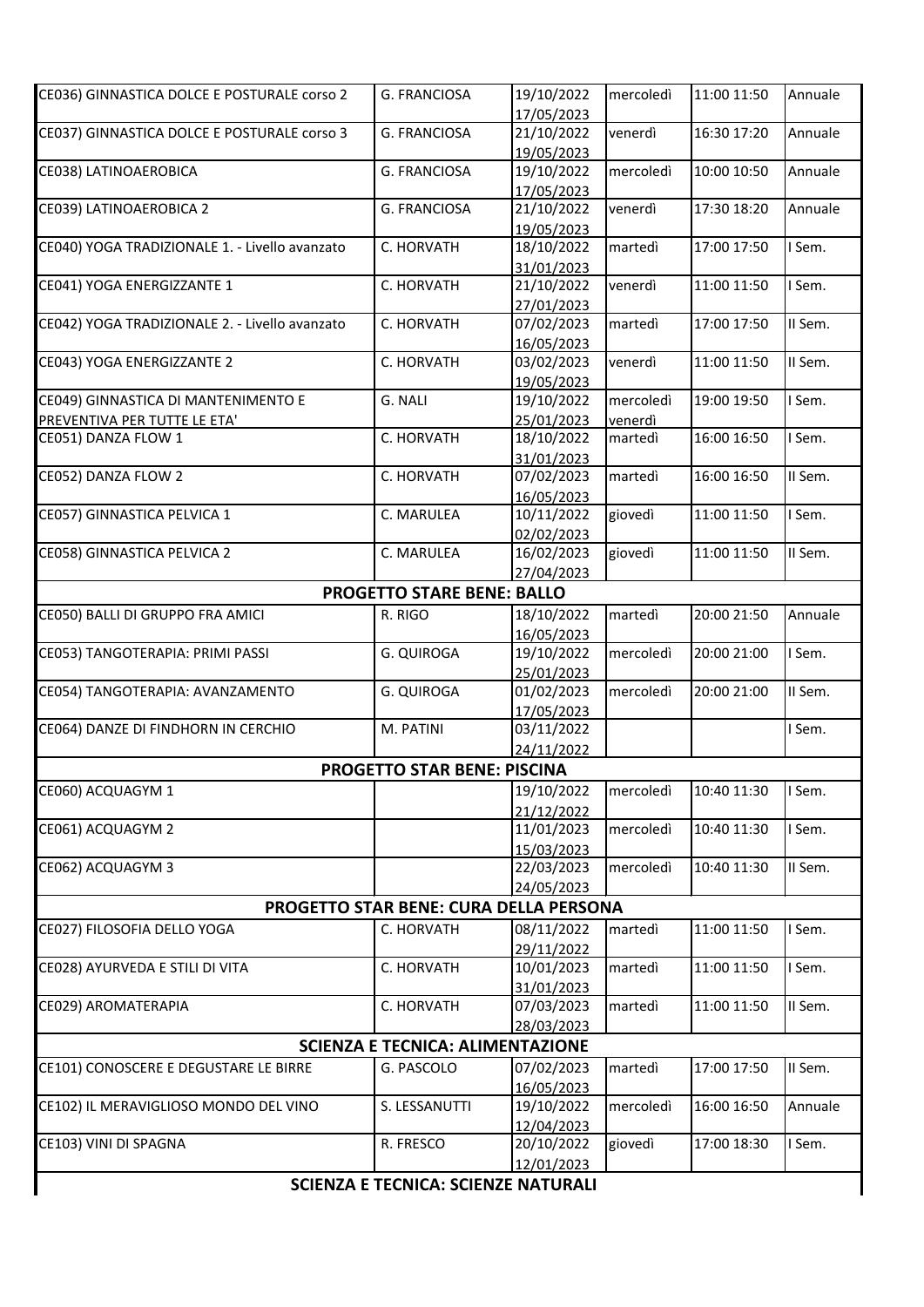| CE104) I VALORI NATURALISTICI DELLA REGIONE                      | R. PIZZUTTI                             | 10/02/2023 | venerdì   | 15:00 15:50 | II Sem. |
|------------------------------------------------------------------|-----------------------------------------|------------|-----------|-------------|---------|
| FRIULI VENEZIA GIULIA                                            |                                         | 19/05/2023 |           |             |         |
| SCIENZA E TECNICA: FISICA, MATEMATICA, TECNICA                   |                                         |            |           |             |         |
| CE111) CURIOSANDO SCOPRIAMO LA                                   | A. DE MICHELE                           | 17/10/2022 | lunedì    | 11:00 11:50 | I Sem.  |
| MATEMATICA (CORSO PER TUTTI!)                                    |                                         | 23/01/2023 |           |             |         |
| CE112) LA MATEMATICA NELLA LETTERATURA: DA                       | F. HONSELL                              | 13/01/2023 | venerdì   | 16:00 17:50 | I Sem.  |
| DANTE A BUZZATI PASSANDO DA SHAKESPEARE,                         |                                         | 17/02/2023 |           |             |         |
| <b>TOLSTOI</b><br>CE113) ALLENA/MENTI                            |                                         | 20/10/2022 |           |             | I Sem.  |
|                                                                  | E. MUNINI                               | 27/01/2023 | giovedì   | 11:00 11:50 |         |
| CE114) QUEL CHE ICARO NON POTEVA SAPERE. -                       | E. LIGUTTI                              | 08/02/2023 | mercoledì | 17:00 18:30 | II Sem. |
| Livello avanzato                                                 |                                         | 17/05/2023 |           |             |         |
|                                                                  | SCIENZA E TECNICA: GEOGRAFIA E GEOLOGIA |            |           |             |         |
| CE121) NOZIONI DI ASTRONOMIA                                     | R. FLEGO                                | 21/10/2022 | venerdì   | 10:00 10:50 | Annuale |
|                                                                  |                                         | 19/05/2023 |           |             |         |
| CE122) A SPASSO NELL'UNIVERSO 1. - Livello                       | L. COLLINI                              | 17/10/2022 | lunedì    | 10:00 10:50 | Annuale |
| elementare                                                       |                                         | 15/05/2023 |           |             |         |
| CE123) A SPASSO NELL'UNIVERSO 2. - Livello                       | L. COLLINI                              | 17/10/2022 | lunedì    | 11:00 11:50 | Annuale |
| avanzato                                                         |                                         | 15/05/2023 |           |             |         |
| <b>IDENTITA' FRIULANA: LINGUA E CULTURA FRIULANA</b>             |                                         |            |           |             |         |
| CE200) UDINE: IDENTITÀ STORICA E FUTURO DELLA                    | A. CHERICI                              | 07/02/2023 | martedì   | 17:00 17:50 | II Sem. |
| <b>CITTÀ</b>                                                     |                                         | 16/05/2023 |           |             |         |
|                                                                  | PROGETTO UMANISTICO: CULTURA CLASSICA   |            |           |             |         |
| CE302) SIMPOSIO CLASSICO                                         | A. LODES                                | 20/10/2022 | giovedì   | 15:00 15:50 | Annuale |
|                                                                  |                                         | 18/05/2023 |           |             |         |
| CE329) ELEMENTI DI LINGUA E LETTERATURA LATINA G. GARDENAL       |                                         | 18/10/2022 | martedì   | 16:00 16:50 | I Sem.  |
|                                                                  |                                         | 24/01/2023 |           |             |         |
|                                                                  | PROGETTO UMANISTICO: LINGUA ITALIANA    |            |           |             |         |
| CE301) IL METODO DELLA SCRITTURA                                 | M. GALLO                                | 17/10/2022 | lunedì    | 10:00 10:50 | Annuale |
|                                                                  |                                         | 15/05/2023 |           |             |         |
|                                                                  | PROGETTO UMANISTICO: LETTERATURA        |            |           |             |         |
| CE303) "NE LA CITTA' DOLENTE": PERCORSO DI                       | F. GOBESSI                              | 20/10/2022 | giovedì   | 16:00 16:50 | Annuale |
| LETTURA ED ANALISI DELL'INFERNO DANTESCO                         |                                         | 18/05/2023 |           |             |         |
| CE304) "OM CHE TORNA A LA PERDUTA STRADA":                       | F. GOBESSI                              | 20/10/2022 | giovedì   | 17:00 18:30 | Annuale |
| PERCORSO DI LETTURA ED ANALISI DEL                               |                                         | 18/05/2023 |           |             |         |
| PURGATORIO DANTESCO<br>CE305) "L'AMOR CHE MOVE IL SOL E L'ALTRE  | F. GOBESSI                              | 19/10/2022 | mercoledì | 17:00 18:30 | Annuale |
| STELLE": PERCORSO DI LETTURA ED ANALISI DEL                      |                                         | 17/05/2023 |           |             |         |
| PARADISO DANTES                                                  |                                         |            |           |             |         |
| CE307) ANATOMIA DELLE CLASSI E DEGLI INDIVIDUI:                  | M. GALLO                                | 20/10/2022 | giovedì   | 10:00 10:50 | Annuale |
| I GUASTI NELLA SOCIETÀ E NELL'UOMO                               |                                         | 18/05/2023 |           |             |         |
|                                                                  |                                         |            |           |             |         |
| CE308) VALORI E COMPORTAMENTI DI UN CODICE                       | M. GALLO                                | 20/10/2022 | giovedì   | 11:00 11:50 | Annuale |
| ISOLANO RADICATO NELLA POPOLAZIONE                               |                                         | 18/05/2023 |           |             |         |
|                                                                  |                                         |            |           |             |         |
| CE309) IL NOVECENTO ITALIANO ATTRAVERSO I                        | F. DI LORENZO                           | 19/10/2022 | mercoledì | 15:00 16:20 | I Sem.  |
| <b>ROMANZI</b><br>CE310) LO SCRITTORE, CRONISTA E INTERPRETE DEL | C. TINCANI                              | 25/01/2023 |           | 09:00 09:50 |         |
| PROPRIO TEMPO: DA UGO FOSCOLO A ITALO                            |                                         | 19/10/2022 | mercoledì |             | Annuale |
| <b>CALVINO</b>                                                   |                                         | 17/05/2023 |           |             |         |
| CE311) "NON ERAVAMO MICA BUONI A FARE LA                         | A. MARCHIOL                             | 18/10/2022 | martedì   | 09:00 09:50 | I Sem.  |
| GUERRA". RESISTENZA SENZA EROI NELLE PAGINE DI                   |                                         | 24/01/2023 |           |             |         |
| MENEGHELLO,                                                      |                                         |            |           |             |         |
| CE312) ARTE E FOLLIA                                             | M. PATINI                               | 19/10/2022 | mercoledì | 11:00 11:50 | I Sem.  |
|                                                                  |                                         | 25/01/2023 |           |             |         |
| CE314) LA MIA, LA TUA, LA VOSTRA VOCE.                           | M. GALLO                                | 17/10/2022 | lunedì    | 11:00 11:50 | Annuale |
| RACCONTIAMOCI                                                    |                                         | 15/05/2023 |           |             |         |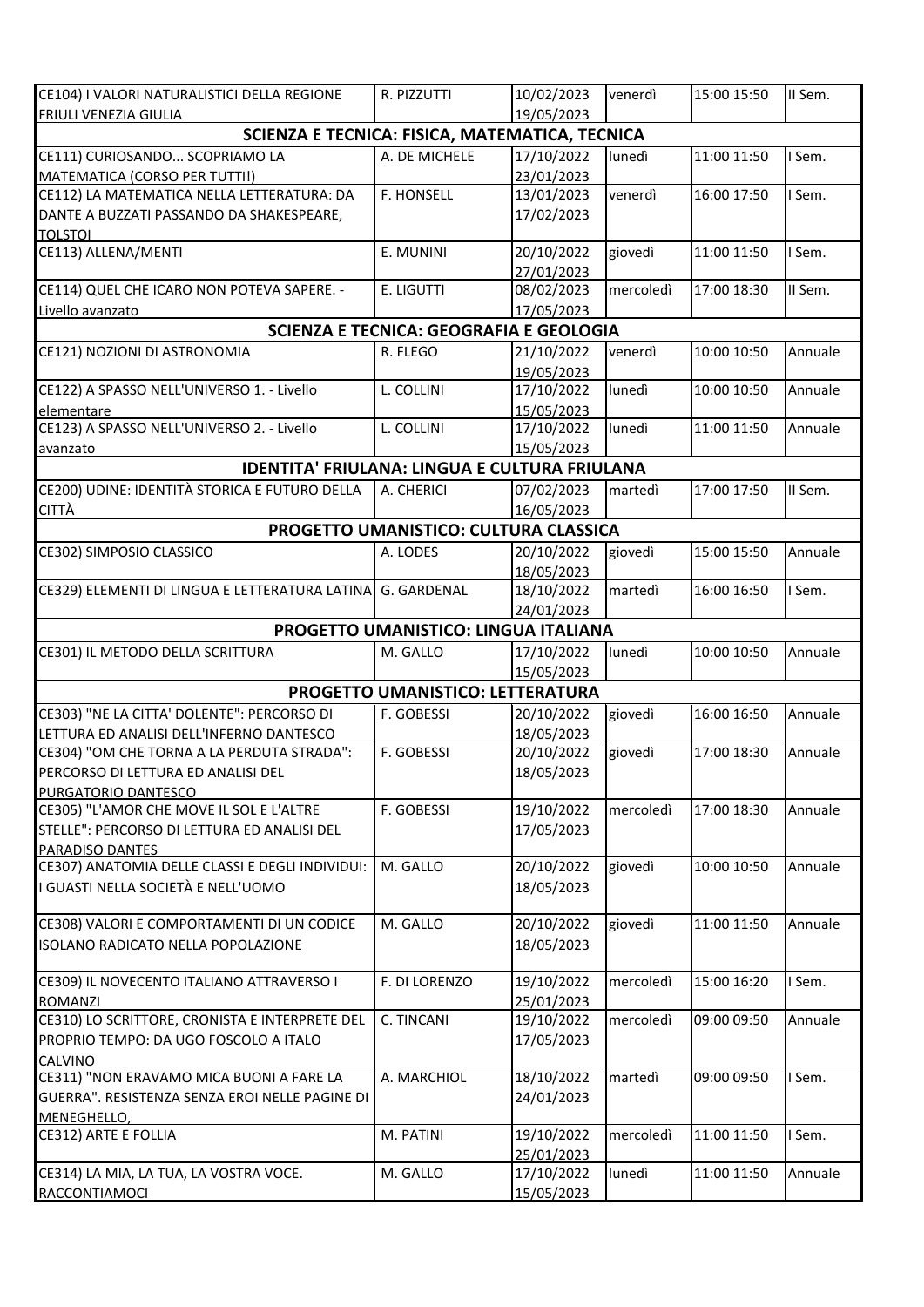| E. SANTESE<br>20/10/2022<br>giovedì<br>15:00 15:50<br>Annuale<br>CE322) STORIA DELLA LETTERATURA<br>CONTEMPORANEA - I VOLTI DELLA POESIA E DELLA<br>18/05/2023<br>NARRATIVA DI OGGI<br>P.<br>02/11/2022<br>CE323) GIACOMO LEOPARDI TRA POESIA E<br>mercoledì<br>17:00 17:50<br>I Sem.<br>21/12/2022<br>MASTROMONACO<br><b>FILOSOFIA</b><br>PROGETTO UMANISTICO: STORIA<br>CE327) LE MINORANZE LINGUISTICHE IN ITALIA E IN<br>N. PICOTTI<br>09/02/2023<br>15:00 15:50<br>II Sem.<br>giovedì<br>18/05/2023<br>FRIULI VENEZIA GIULIA<br>CE331) LE CIVILTA' ANTICHE<br>21/10/2022<br>R. FLEGO<br>venerdì<br>11:00 11:50<br>Annuale<br>19/05/2023<br>I Sem.<br>CE332) DA COSTANTINO A TEODOSIO II - LA<br>P. PICIN<br>17/10/2022<br>lunedì<br>17:00 17:50<br>FONDAZIONE DELL'IMPERO ROMANO E CRISTIANO<br>23/01/2023<br>$(313-439 D.C.)$<br>CE333) CINQUECENTO FRIULANO<br>R. TIRELLI<br>18/10/2022<br>15:00 15:50<br>I Sem.<br>martedì<br>24/01/2023<br>CE334) STORIA DELLE ARISTOCRAZIE D'EUROPA<br><b>U. VALENTINIS</b><br>18/10/2022<br>martedì<br>11:00 11:50<br>Annuale<br>16/05/2023<br>CE335) LA VITA QUOTIDIANA NEL MEDIOEVO<br>G. FACCA<br>I Sem.<br>18/10/2022<br>martedì<br>10:00 10:50<br>24/01/2023<br>II Sem.<br>CE336) STORIA DEGLI INDIANI D'AMERICA<br>G. FACCA<br>07/02/2023<br>martedì<br>10:00 10:50<br>16/05/2023<br>I Sem.<br>E. ASTORINA<br>giovedì<br>16:00 16:50<br>CE337) LE GRANDI RIVOLUZIONI DELLA STORIA<br>20/10/2022<br>26/01/2023<br>II Sem.<br>CE338) IL RISORGIMENTO<br>E. ASTORINA<br>09/02/2023<br>giovedì<br>16:00 16:50<br>18/05/2023<br>CE339) I GRANDI VIAGGI DAL 1400: LA SCOPERTA E<br>E. ZANCANARO<br>17:00 17:50<br>17/10/2022<br>lunedì<br>Annuale<br>L'ESPLORAZIONE DEL MONDO<br>15/05/2023<br>CE350) DAI TORMENTI DI "RE TENTENNA" ALLA "PIÙ<br>E. PIVA<br>I Sem.<br>17/10/2022<br>lunedì<br>18:00 18:50<br>BELLA DEL MONDO". Storia della costituzione<br>23/01/2023<br><i>italiana</i><br>CE355) LA SHOAH, CON PARTICOLARE RIFERIMENTO<br>N. PICOTTI<br>18/10/2022<br>martedì<br>15:00 15:50<br>Annuale<br>AL FRIULI VENEZIA GIULIA: VIAGGIO TRA STORIA,<br>16/05/2023<br><b>CINEMA E</b><br>06/02/2023<br>CE356) IL RAZZISMO IN EUROPA: LA<br>lunedì<br>16:00 16:50<br>II Sem.<br>M. GIANFERRARA<br>27/02/2023<br>DISCRIMINAZIONE COME PREMESSA DELLO<br><b>STERMINIO</b><br>CE357) SOCIOLOGIA DEL RICORDO. ESODO<br>17/10/2022<br>lunedì<br>E. VARUTTI<br>16:00 16:50<br>I Sem.<br>23/01/2023<br><b>GIULIANO DALMATA</b><br>CE358) TEMI, PROBLEMI, DEFINIZIONI STORICO-<br>C. TINCANI<br>19/10/2022<br>10:00 10:50<br>mercoledì<br>Annuale<br>17/05/2023<br>CE359) OPPORSI ALLA DITTATURA, LOTTARE PER LA<br>II Sem.<br>M. MITTIGA<br>giovedì<br>02/02/2023<br>17:00 17:50<br>09/03/2023<br>II Sem.<br>G. LIANI<br>09/02/2023<br>giovedì<br>CE360) LE LINGUE DEL GIORNALISMO<br>17:00 17:50<br>18/05/2023<br>PROGETTO UMANISTICO: FILOSOFIA<br>CE367) CHE COS'É LA FILOSOFIA E COME CERCA LA<br>20/10/2022<br>10:00 10:50<br>I Sem.<br>C. FRESCHI<br>giovedì<br>26/01/2023<br>VERITÀ: SOCRATE, PLATONE, ARISTOTELE<br>CE368) LA FILOSOFIA GRECA: LA TRAGEDIA, IL MITO,<br>C. SPIGA<br>17/10/2022<br>lunedì<br>15:00 15:50<br>Annuale<br>I PRESOCRATICI, SOCRATE, PLATONE, ARISTOTELE<br>15/05/2023<br>CE370) L'ETA' MODERNA: LA RIVOLUZIONE<br>M. MITTIGA<br>27/10/2022<br>giovedì<br>I Sem.<br>17:00 17:50<br>01/12/2022<br><b>SCIENTIFICA DEL '600</b><br>CE372) FILOSOFIA E SCIENZA: DUE MONDI DAVVERO<br>M. DAICI<br>02/11/2022<br>I Sem.<br>mercoledì<br>11:00 12:00<br>DIVERSI?<br>30/11/2022<br>CE381) STORIA DEL PENSIERO OCCIDENTALE<br>A. DELLA PIANA<br>17/10/2022<br>lunedì<br>10:00 10:50<br>Annuale<br>19/05/2023<br>venerdì | <b>CE320) STORIA DEL TEATRO</b>           | <b>G. VALENTI</b> | 08/02/2023 | mercoledì | 15:00 15:50 | II Sem. |
|--------------------------------------------------------------------------------------------------------------------------------------------------------------------------------------------------------------------------------------------------------------------------------------------------------------------------------------------------------------------------------------------------------------------------------------------------------------------------------------------------------------------------------------------------------------------------------------------------------------------------------------------------------------------------------------------------------------------------------------------------------------------------------------------------------------------------------------------------------------------------------------------------------------------------------------------------------------------------------------------------------------------------------------------------------------------------------------------------------------------------------------------------------------------------------------------------------------------------------------------------------------------------------------------------------------------------------------------------------------------------------------------------------------------------------------------------------------------------------------------------------------------------------------------------------------------------------------------------------------------------------------------------------------------------------------------------------------------------------------------------------------------------------------------------------------------------------------------------------------------------------------------------------------------------------------------------------------------------------------------------------------------------------------------------------------------------------------------------------------------------------------------------------------------------------------------------------------------------------------------------------------------------------------------------------------------------------------------------------------------------------------------------------------------------------------------------------------------------------------------------------------------------------------------------------------------------------------------------------------------------------------------------------------------------------------------------------------------------------------------------------------------------------------------------------------------------------------------------------------------------------------------------------------------------------------------------------------------------------------------------------------------------------------------------------------------------------------------------------------------------------------------------------------------------------------------------------------------------------------------------------------------------------------------------------------------------------------------------------------------------------------------------------------------------------------------------------------------------------------------------------------------------------------------------------------------------------------------------------------------------------------------------------------------------------------------|-------------------------------------------|-------------------|------------|-----------|-------------|---------|
|                                                                                                                                                                                                                                                                                                                                                                                                                                                                                                                                                                                                                                                                                                                                                                                                                                                                                                                                                                                                                                                                                                                                                                                                                                                                                                                                                                                                                                                                                                                                                                                                                                                                                                                                                                                                                                                                                                                                                                                                                                                                                                                                                                                                                                                                                                                                                                                                                                                                                                                                                                                                                                                                                                                                                                                                                                                                                                                                                                                                                                                                                                                                                                                                                                                                                                                                                                                                                                                                                                                                                                                                                                                                                            |                                           |                   | 17/05/2023 |           |             |         |
|                                                                                                                                                                                                                                                                                                                                                                                                                                                                                                                                                                                                                                                                                                                                                                                                                                                                                                                                                                                                                                                                                                                                                                                                                                                                                                                                                                                                                                                                                                                                                                                                                                                                                                                                                                                                                                                                                                                                                                                                                                                                                                                                                                                                                                                                                                                                                                                                                                                                                                                                                                                                                                                                                                                                                                                                                                                                                                                                                                                                                                                                                                                                                                                                                                                                                                                                                                                                                                                                                                                                                                                                                                                                                            |                                           |                   |            |           |             |         |
|                                                                                                                                                                                                                                                                                                                                                                                                                                                                                                                                                                                                                                                                                                                                                                                                                                                                                                                                                                                                                                                                                                                                                                                                                                                                                                                                                                                                                                                                                                                                                                                                                                                                                                                                                                                                                                                                                                                                                                                                                                                                                                                                                                                                                                                                                                                                                                                                                                                                                                                                                                                                                                                                                                                                                                                                                                                                                                                                                                                                                                                                                                                                                                                                                                                                                                                                                                                                                                                                                                                                                                                                                                                                                            |                                           |                   |            |           |             |         |
|                                                                                                                                                                                                                                                                                                                                                                                                                                                                                                                                                                                                                                                                                                                                                                                                                                                                                                                                                                                                                                                                                                                                                                                                                                                                                                                                                                                                                                                                                                                                                                                                                                                                                                                                                                                                                                                                                                                                                                                                                                                                                                                                                                                                                                                                                                                                                                                                                                                                                                                                                                                                                                                                                                                                                                                                                                                                                                                                                                                                                                                                                                                                                                                                                                                                                                                                                                                                                                                                                                                                                                                                                                                                                            |                                           |                   |            |           |             |         |
|                                                                                                                                                                                                                                                                                                                                                                                                                                                                                                                                                                                                                                                                                                                                                                                                                                                                                                                                                                                                                                                                                                                                                                                                                                                                                                                                                                                                                                                                                                                                                                                                                                                                                                                                                                                                                                                                                                                                                                                                                                                                                                                                                                                                                                                                                                                                                                                                                                                                                                                                                                                                                                                                                                                                                                                                                                                                                                                                                                                                                                                                                                                                                                                                                                                                                                                                                                                                                                                                                                                                                                                                                                                                                            |                                           |                   |            |           |             |         |
|                                                                                                                                                                                                                                                                                                                                                                                                                                                                                                                                                                                                                                                                                                                                                                                                                                                                                                                                                                                                                                                                                                                                                                                                                                                                                                                                                                                                                                                                                                                                                                                                                                                                                                                                                                                                                                                                                                                                                                                                                                                                                                                                                                                                                                                                                                                                                                                                                                                                                                                                                                                                                                                                                                                                                                                                                                                                                                                                                                                                                                                                                                                                                                                                                                                                                                                                                                                                                                                                                                                                                                                                                                                                                            |                                           |                   |            |           |             |         |
|                                                                                                                                                                                                                                                                                                                                                                                                                                                                                                                                                                                                                                                                                                                                                                                                                                                                                                                                                                                                                                                                                                                                                                                                                                                                                                                                                                                                                                                                                                                                                                                                                                                                                                                                                                                                                                                                                                                                                                                                                                                                                                                                                                                                                                                                                                                                                                                                                                                                                                                                                                                                                                                                                                                                                                                                                                                                                                                                                                                                                                                                                                                                                                                                                                                                                                                                                                                                                                                                                                                                                                                                                                                                                            |                                           |                   |            |           |             |         |
|                                                                                                                                                                                                                                                                                                                                                                                                                                                                                                                                                                                                                                                                                                                                                                                                                                                                                                                                                                                                                                                                                                                                                                                                                                                                                                                                                                                                                                                                                                                                                                                                                                                                                                                                                                                                                                                                                                                                                                                                                                                                                                                                                                                                                                                                                                                                                                                                                                                                                                                                                                                                                                                                                                                                                                                                                                                                                                                                                                                                                                                                                                                                                                                                                                                                                                                                                                                                                                                                                                                                                                                                                                                                                            |                                           |                   |            |           |             |         |
|                                                                                                                                                                                                                                                                                                                                                                                                                                                                                                                                                                                                                                                                                                                                                                                                                                                                                                                                                                                                                                                                                                                                                                                                                                                                                                                                                                                                                                                                                                                                                                                                                                                                                                                                                                                                                                                                                                                                                                                                                                                                                                                                                                                                                                                                                                                                                                                                                                                                                                                                                                                                                                                                                                                                                                                                                                                                                                                                                                                                                                                                                                                                                                                                                                                                                                                                                                                                                                                                                                                                                                                                                                                                                            |                                           |                   |            |           |             |         |
|                                                                                                                                                                                                                                                                                                                                                                                                                                                                                                                                                                                                                                                                                                                                                                                                                                                                                                                                                                                                                                                                                                                                                                                                                                                                                                                                                                                                                                                                                                                                                                                                                                                                                                                                                                                                                                                                                                                                                                                                                                                                                                                                                                                                                                                                                                                                                                                                                                                                                                                                                                                                                                                                                                                                                                                                                                                                                                                                                                                                                                                                                                                                                                                                                                                                                                                                                                                                                                                                                                                                                                                                                                                                                            |                                           |                   |            |           |             |         |
|                                                                                                                                                                                                                                                                                                                                                                                                                                                                                                                                                                                                                                                                                                                                                                                                                                                                                                                                                                                                                                                                                                                                                                                                                                                                                                                                                                                                                                                                                                                                                                                                                                                                                                                                                                                                                                                                                                                                                                                                                                                                                                                                                                                                                                                                                                                                                                                                                                                                                                                                                                                                                                                                                                                                                                                                                                                                                                                                                                                                                                                                                                                                                                                                                                                                                                                                                                                                                                                                                                                                                                                                                                                                                            |                                           |                   |            |           |             |         |
|                                                                                                                                                                                                                                                                                                                                                                                                                                                                                                                                                                                                                                                                                                                                                                                                                                                                                                                                                                                                                                                                                                                                                                                                                                                                                                                                                                                                                                                                                                                                                                                                                                                                                                                                                                                                                                                                                                                                                                                                                                                                                                                                                                                                                                                                                                                                                                                                                                                                                                                                                                                                                                                                                                                                                                                                                                                                                                                                                                                                                                                                                                                                                                                                                                                                                                                                                                                                                                                                                                                                                                                                                                                                                            |                                           |                   |            |           |             |         |
|                                                                                                                                                                                                                                                                                                                                                                                                                                                                                                                                                                                                                                                                                                                                                                                                                                                                                                                                                                                                                                                                                                                                                                                                                                                                                                                                                                                                                                                                                                                                                                                                                                                                                                                                                                                                                                                                                                                                                                                                                                                                                                                                                                                                                                                                                                                                                                                                                                                                                                                                                                                                                                                                                                                                                                                                                                                                                                                                                                                                                                                                                                                                                                                                                                                                                                                                                                                                                                                                                                                                                                                                                                                                                            |                                           |                   |            |           |             |         |
|                                                                                                                                                                                                                                                                                                                                                                                                                                                                                                                                                                                                                                                                                                                                                                                                                                                                                                                                                                                                                                                                                                                                                                                                                                                                                                                                                                                                                                                                                                                                                                                                                                                                                                                                                                                                                                                                                                                                                                                                                                                                                                                                                                                                                                                                                                                                                                                                                                                                                                                                                                                                                                                                                                                                                                                                                                                                                                                                                                                                                                                                                                                                                                                                                                                                                                                                                                                                                                                                                                                                                                                                                                                                                            |                                           |                   |            |           |             |         |
|                                                                                                                                                                                                                                                                                                                                                                                                                                                                                                                                                                                                                                                                                                                                                                                                                                                                                                                                                                                                                                                                                                                                                                                                                                                                                                                                                                                                                                                                                                                                                                                                                                                                                                                                                                                                                                                                                                                                                                                                                                                                                                                                                                                                                                                                                                                                                                                                                                                                                                                                                                                                                                                                                                                                                                                                                                                                                                                                                                                                                                                                                                                                                                                                                                                                                                                                                                                                                                                                                                                                                                                                                                                                                            |                                           |                   |            |           |             |         |
|                                                                                                                                                                                                                                                                                                                                                                                                                                                                                                                                                                                                                                                                                                                                                                                                                                                                                                                                                                                                                                                                                                                                                                                                                                                                                                                                                                                                                                                                                                                                                                                                                                                                                                                                                                                                                                                                                                                                                                                                                                                                                                                                                                                                                                                                                                                                                                                                                                                                                                                                                                                                                                                                                                                                                                                                                                                                                                                                                                                                                                                                                                                                                                                                                                                                                                                                                                                                                                                                                                                                                                                                                                                                                            |                                           |                   |            |           |             |         |
|                                                                                                                                                                                                                                                                                                                                                                                                                                                                                                                                                                                                                                                                                                                                                                                                                                                                                                                                                                                                                                                                                                                                                                                                                                                                                                                                                                                                                                                                                                                                                                                                                                                                                                                                                                                                                                                                                                                                                                                                                                                                                                                                                                                                                                                                                                                                                                                                                                                                                                                                                                                                                                                                                                                                                                                                                                                                                                                                                                                                                                                                                                                                                                                                                                                                                                                                                                                                                                                                                                                                                                                                                                                                                            |                                           |                   |            |           |             |         |
|                                                                                                                                                                                                                                                                                                                                                                                                                                                                                                                                                                                                                                                                                                                                                                                                                                                                                                                                                                                                                                                                                                                                                                                                                                                                                                                                                                                                                                                                                                                                                                                                                                                                                                                                                                                                                                                                                                                                                                                                                                                                                                                                                                                                                                                                                                                                                                                                                                                                                                                                                                                                                                                                                                                                                                                                                                                                                                                                                                                                                                                                                                                                                                                                                                                                                                                                                                                                                                                                                                                                                                                                                                                                                            |                                           |                   |            |           |             |         |
|                                                                                                                                                                                                                                                                                                                                                                                                                                                                                                                                                                                                                                                                                                                                                                                                                                                                                                                                                                                                                                                                                                                                                                                                                                                                                                                                                                                                                                                                                                                                                                                                                                                                                                                                                                                                                                                                                                                                                                                                                                                                                                                                                                                                                                                                                                                                                                                                                                                                                                                                                                                                                                                                                                                                                                                                                                                                                                                                                                                                                                                                                                                                                                                                                                                                                                                                                                                                                                                                                                                                                                                                                                                                                            |                                           |                   |            |           |             |         |
|                                                                                                                                                                                                                                                                                                                                                                                                                                                                                                                                                                                                                                                                                                                                                                                                                                                                                                                                                                                                                                                                                                                                                                                                                                                                                                                                                                                                                                                                                                                                                                                                                                                                                                                                                                                                                                                                                                                                                                                                                                                                                                                                                                                                                                                                                                                                                                                                                                                                                                                                                                                                                                                                                                                                                                                                                                                                                                                                                                                                                                                                                                                                                                                                                                                                                                                                                                                                                                                                                                                                                                                                                                                                                            |                                           |                   |            |           |             |         |
|                                                                                                                                                                                                                                                                                                                                                                                                                                                                                                                                                                                                                                                                                                                                                                                                                                                                                                                                                                                                                                                                                                                                                                                                                                                                                                                                                                                                                                                                                                                                                                                                                                                                                                                                                                                                                                                                                                                                                                                                                                                                                                                                                                                                                                                                                                                                                                                                                                                                                                                                                                                                                                                                                                                                                                                                                                                                                                                                                                                                                                                                                                                                                                                                                                                                                                                                                                                                                                                                                                                                                                                                                                                                                            |                                           |                   |            |           |             |         |
|                                                                                                                                                                                                                                                                                                                                                                                                                                                                                                                                                                                                                                                                                                                                                                                                                                                                                                                                                                                                                                                                                                                                                                                                                                                                                                                                                                                                                                                                                                                                                                                                                                                                                                                                                                                                                                                                                                                                                                                                                                                                                                                                                                                                                                                                                                                                                                                                                                                                                                                                                                                                                                                                                                                                                                                                                                                                                                                                                                                                                                                                                                                                                                                                                                                                                                                                                                                                                                                                                                                                                                                                                                                                                            |                                           |                   |            |           |             |         |
|                                                                                                                                                                                                                                                                                                                                                                                                                                                                                                                                                                                                                                                                                                                                                                                                                                                                                                                                                                                                                                                                                                                                                                                                                                                                                                                                                                                                                                                                                                                                                                                                                                                                                                                                                                                                                                                                                                                                                                                                                                                                                                                                                                                                                                                                                                                                                                                                                                                                                                                                                                                                                                                                                                                                                                                                                                                                                                                                                                                                                                                                                                                                                                                                                                                                                                                                                                                                                                                                                                                                                                                                                                                                                            |                                           |                   |            |           |             |         |
|                                                                                                                                                                                                                                                                                                                                                                                                                                                                                                                                                                                                                                                                                                                                                                                                                                                                                                                                                                                                                                                                                                                                                                                                                                                                                                                                                                                                                                                                                                                                                                                                                                                                                                                                                                                                                                                                                                                                                                                                                                                                                                                                                                                                                                                                                                                                                                                                                                                                                                                                                                                                                                                                                                                                                                                                                                                                                                                                                                                                                                                                                                                                                                                                                                                                                                                                                                                                                                                                                                                                                                                                                                                                                            |                                           |                   |            |           |             |         |
|                                                                                                                                                                                                                                                                                                                                                                                                                                                                                                                                                                                                                                                                                                                                                                                                                                                                                                                                                                                                                                                                                                                                                                                                                                                                                                                                                                                                                                                                                                                                                                                                                                                                                                                                                                                                                                                                                                                                                                                                                                                                                                                                                                                                                                                                                                                                                                                                                                                                                                                                                                                                                                                                                                                                                                                                                                                                                                                                                                                                                                                                                                                                                                                                                                                                                                                                                                                                                                                                                                                                                                                                                                                                                            |                                           |                   |            |           |             |         |
|                                                                                                                                                                                                                                                                                                                                                                                                                                                                                                                                                                                                                                                                                                                                                                                                                                                                                                                                                                                                                                                                                                                                                                                                                                                                                                                                                                                                                                                                                                                                                                                                                                                                                                                                                                                                                                                                                                                                                                                                                                                                                                                                                                                                                                                                                                                                                                                                                                                                                                                                                                                                                                                                                                                                                                                                                                                                                                                                                                                                                                                                                                                                                                                                                                                                                                                                                                                                                                                                                                                                                                                                                                                                                            |                                           |                   |            |           |             |         |
|                                                                                                                                                                                                                                                                                                                                                                                                                                                                                                                                                                                                                                                                                                                                                                                                                                                                                                                                                                                                                                                                                                                                                                                                                                                                                                                                                                                                                                                                                                                                                                                                                                                                                                                                                                                                                                                                                                                                                                                                                                                                                                                                                                                                                                                                                                                                                                                                                                                                                                                                                                                                                                                                                                                                                                                                                                                                                                                                                                                                                                                                                                                                                                                                                                                                                                                                                                                                                                                                                                                                                                                                                                                                                            |                                           |                   |            |           |             |         |
|                                                                                                                                                                                                                                                                                                                                                                                                                                                                                                                                                                                                                                                                                                                                                                                                                                                                                                                                                                                                                                                                                                                                                                                                                                                                                                                                                                                                                                                                                                                                                                                                                                                                                                                                                                                                                                                                                                                                                                                                                                                                                                                                                                                                                                                                                                                                                                                                                                                                                                                                                                                                                                                                                                                                                                                                                                                                                                                                                                                                                                                                                                                                                                                                                                                                                                                                                                                                                                                                                                                                                                                                                                                                                            |                                           |                   |            |           |             |         |
|                                                                                                                                                                                                                                                                                                                                                                                                                                                                                                                                                                                                                                                                                                                                                                                                                                                                                                                                                                                                                                                                                                                                                                                                                                                                                                                                                                                                                                                                                                                                                                                                                                                                                                                                                                                                                                                                                                                                                                                                                                                                                                                                                                                                                                                                                                                                                                                                                                                                                                                                                                                                                                                                                                                                                                                                                                                                                                                                                                                                                                                                                                                                                                                                                                                                                                                                                                                                                                                                                                                                                                                                                                                                                            |                                           |                   |            |           |             |         |
|                                                                                                                                                                                                                                                                                                                                                                                                                                                                                                                                                                                                                                                                                                                                                                                                                                                                                                                                                                                                                                                                                                                                                                                                                                                                                                                                                                                                                                                                                                                                                                                                                                                                                                                                                                                                                                                                                                                                                                                                                                                                                                                                                                                                                                                                                                                                                                                                                                                                                                                                                                                                                                                                                                                                                                                                                                                                                                                                                                                                                                                                                                                                                                                                                                                                                                                                                                                                                                                                                                                                                                                                                                                                                            |                                           |                   |            |           |             |         |
|                                                                                                                                                                                                                                                                                                                                                                                                                                                                                                                                                                                                                                                                                                                                                                                                                                                                                                                                                                                                                                                                                                                                                                                                                                                                                                                                                                                                                                                                                                                                                                                                                                                                                                                                                                                                                                                                                                                                                                                                                                                                                                                                                                                                                                                                                                                                                                                                                                                                                                                                                                                                                                                                                                                                                                                                                                                                                                                                                                                                                                                                                                                                                                                                                                                                                                                                                                                                                                                                                                                                                                                                                                                                                            |                                           |                   |            |           |             |         |
|                                                                                                                                                                                                                                                                                                                                                                                                                                                                                                                                                                                                                                                                                                                                                                                                                                                                                                                                                                                                                                                                                                                                                                                                                                                                                                                                                                                                                                                                                                                                                                                                                                                                                                                                                                                                                                                                                                                                                                                                                                                                                                                                                                                                                                                                                                                                                                                                                                                                                                                                                                                                                                                                                                                                                                                                                                                                                                                                                                                                                                                                                                                                                                                                                                                                                                                                                                                                                                                                                                                                                                                                                                                                                            |                                           |                   |            |           |             |         |
|                                                                                                                                                                                                                                                                                                                                                                                                                                                                                                                                                                                                                                                                                                                                                                                                                                                                                                                                                                                                                                                                                                                                                                                                                                                                                                                                                                                                                                                                                                                                                                                                                                                                                                                                                                                                                                                                                                                                                                                                                                                                                                                                                                                                                                                                                                                                                                                                                                                                                                                                                                                                                                                                                                                                                                                                                                                                                                                                                                                                                                                                                                                                                                                                                                                                                                                                                                                                                                                                                                                                                                                                                                                                                            |                                           |                   |            |           |             |         |
|                                                                                                                                                                                                                                                                                                                                                                                                                                                                                                                                                                                                                                                                                                                                                                                                                                                                                                                                                                                                                                                                                                                                                                                                                                                                                                                                                                                                                                                                                                                                                                                                                                                                                                                                                                                                                                                                                                                                                                                                                                                                                                                                                                                                                                                                                                                                                                                                                                                                                                                                                                                                                                                                                                                                                                                                                                                                                                                                                                                                                                                                                                                                                                                                                                                                                                                                                                                                                                                                                                                                                                                                                                                                                            |                                           |                   |            |           |             |         |
|                                                                                                                                                                                                                                                                                                                                                                                                                                                                                                                                                                                                                                                                                                                                                                                                                                                                                                                                                                                                                                                                                                                                                                                                                                                                                                                                                                                                                                                                                                                                                                                                                                                                                                                                                                                                                                                                                                                                                                                                                                                                                                                                                                                                                                                                                                                                                                                                                                                                                                                                                                                                                                                                                                                                                                                                                                                                                                                                                                                                                                                                                                                                                                                                                                                                                                                                                                                                                                                                                                                                                                                                                                                                                            |                                           |                   |            |           |             |         |
|                                                                                                                                                                                                                                                                                                                                                                                                                                                                                                                                                                                                                                                                                                                                                                                                                                                                                                                                                                                                                                                                                                                                                                                                                                                                                                                                                                                                                                                                                                                                                                                                                                                                                                                                                                                                                                                                                                                                                                                                                                                                                                                                                                                                                                                                                                                                                                                                                                                                                                                                                                                                                                                                                                                                                                                                                                                                                                                                                                                                                                                                                                                                                                                                                                                                                                                                                                                                                                                                                                                                                                                                                                                                                            |                                           |                   |            |           |             |         |
|                                                                                                                                                                                                                                                                                                                                                                                                                                                                                                                                                                                                                                                                                                                                                                                                                                                                                                                                                                                                                                                                                                                                                                                                                                                                                                                                                                                                                                                                                                                                                                                                                                                                                                                                                                                                                                                                                                                                                                                                                                                                                                                                                                                                                                                                                                                                                                                                                                                                                                                                                                                                                                                                                                                                                                                                                                                                                                                                                                                                                                                                                                                                                                                                                                                                                                                                                                                                                                                                                                                                                                                                                                                                                            |                                           |                   |            |           |             |         |
|                                                                                                                                                                                                                                                                                                                                                                                                                                                                                                                                                                                                                                                                                                                                                                                                                                                                                                                                                                                                                                                                                                                                                                                                                                                                                                                                                                                                                                                                                                                                                                                                                                                                                                                                                                                                                                                                                                                                                                                                                                                                                                                                                                                                                                                                                                                                                                                                                                                                                                                                                                                                                                                                                                                                                                                                                                                                                                                                                                                                                                                                                                                                                                                                                                                                                                                                                                                                                                                                                                                                                                                                                                                                                            |                                           |                   |            |           |             |         |
|                                                                                                                                                                                                                                                                                                                                                                                                                                                                                                                                                                                                                                                                                                                                                                                                                                                                                                                                                                                                                                                                                                                                                                                                                                                                                                                                                                                                                                                                                                                                                                                                                                                                                                                                                                                                                                                                                                                                                                                                                                                                                                                                                                                                                                                                                                                                                                                                                                                                                                                                                                                                                                                                                                                                                                                                                                                                                                                                                                                                                                                                                                                                                                                                                                                                                                                                                                                                                                                                                                                                                                                                                                                                                            | <b>SOCIALI</b>                            |                   |            |           |             |         |
|                                                                                                                                                                                                                                                                                                                                                                                                                                                                                                                                                                                                                                                                                                                                                                                                                                                                                                                                                                                                                                                                                                                                                                                                                                                                                                                                                                                                                                                                                                                                                                                                                                                                                                                                                                                                                                                                                                                                                                                                                                                                                                                                                                                                                                                                                                                                                                                                                                                                                                                                                                                                                                                                                                                                                                                                                                                                                                                                                                                                                                                                                                                                                                                                                                                                                                                                                                                                                                                                                                                                                                                                                                                                                            |                                           |                   |            |           |             |         |
|                                                                                                                                                                                                                                                                                                                                                                                                                                                                                                                                                                                                                                                                                                                                                                                                                                                                                                                                                                                                                                                                                                                                                                                                                                                                                                                                                                                                                                                                                                                                                                                                                                                                                                                                                                                                                                                                                                                                                                                                                                                                                                                                                                                                                                                                                                                                                                                                                                                                                                                                                                                                                                                                                                                                                                                                                                                                                                                                                                                                                                                                                                                                                                                                                                                                                                                                                                                                                                                                                                                                                                                                                                                                                            | LIBERTÀ: L'ITALIA CHE RESISTE (1943/1945) |                   |            |           |             |         |
|                                                                                                                                                                                                                                                                                                                                                                                                                                                                                                                                                                                                                                                                                                                                                                                                                                                                                                                                                                                                                                                                                                                                                                                                                                                                                                                                                                                                                                                                                                                                                                                                                                                                                                                                                                                                                                                                                                                                                                                                                                                                                                                                                                                                                                                                                                                                                                                                                                                                                                                                                                                                                                                                                                                                                                                                                                                                                                                                                                                                                                                                                                                                                                                                                                                                                                                                                                                                                                                                                                                                                                                                                                                                                            |                                           |                   |            |           |             |         |
|                                                                                                                                                                                                                                                                                                                                                                                                                                                                                                                                                                                                                                                                                                                                                                                                                                                                                                                                                                                                                                                                                                                                                                                                                                                                                                                                                                                                                                                                                                                                                                                                                                                                                                                                                                                                                                                                                                                                                                                                                                                                                                                                                                                                                                                                                                                                                                                                                                                                                                                                                                                                                                                                                                                                                                                                                                                                                                                                                                                                                                                                                                                                                                                                                                                                                                                                                                                                                                                                                                                                                                                                                                                                                            |                                           |                   |            |           |             |         |
|                                                                                                                                                                                                                                                                                                                                                                                                                                                                                                                                                                                                                                                                                                                                                                                                                                                                                                                                                                                                                                                                                                                                                                                                                                                                                                                                                                                                                                                                                                                                                                                                                                                                                                                                                                                                                                                                                                                                                                                                                                                                                                                                                                                                                                                                                                                                                                                                                                                                                                                                                                                                                                                                                                                                                                                                                                                                                                                                                                                                                                                                                                                                                                                                                                                                                                                                                                                                                                                                                                                                                                                                                                                                                            |                                           |                   |            |           |             |         |
|                                                                                                                                                                                                                                                                                                                                                                                                                                                                                                                                                                                                                                                                                                                                                                                                                                                                                                                                                                                                                                                                                                                                                                                                                                                                                                                                                                                                                                                                                                                                                                                                                                                                                                                                                                                                                                                                                                                                                                                                                                                                                                                                                                                                                                                                                                                                                                                                                                                                                                                                                                                                                                                                                                                                                                                                                                                                                                                                                                                                                                                                                                                                                                                                                                                                                                                                                                                                                                                                                                                                                                                                                                                                                            |                                           |                   |            |           |             |         |
|                                                                                                                                                                                                                                                                                                                                                                                                                                                                                                                                                                                                                                                                                                                                                                                                                                                                                                                                                                                                                                                                                                                                                                                                                                                                                                                                                                                                                                                                                                                                                                                                                                                                                                                                                                                                                                                                                                                                                                                                                                                                                                                                                                                                                                                                                                                                                                                                                                                                                                                                                                                                                                                                                                                                                                                                                                                                                                                                                                                                                                                                                                                                                                                                                                                                                                                                                                                                                                                                                                                                                                                                                                                                                            |                                           |                   |            |           |             |         |
|                                                                                                                                                                                                                                                                                                                                                                                                                                                                                                                                                                                                                                                                                                                                                                                                                                                                                                                                                                                                                                                                                                                                                                                                                                                                                                                                                                                                                                                                                                                                                                                                                                                                                                                                                                                                                                                                                                                                                                                                                                                                                                                                                                                                                                                                                                                                                                                                                                                                                                                                                                                                                                                                                                                                                                                                                                                                                                                                                                                                                                                                                                                                                                                                                                                                                                                                                                                                                                                                                                                                                                                                                                                                                            |                                           |                   |            |           |             |         |
|                                                                                                                                                                                                                                                                                                                                                                                                                                                                                                                                                                                                                                                                                                                                                                                                                                                                                                                                                                                                                                                                                                                                                                                                                                                                                                                                                                                                                                                                                                                                                                                                                                                                                                                                                                                                                                                                                                                                                                                                                                                                                                                                                                                                                                                                                                                                                                                                                                                                                                                                                                                                                                                                                                                                                                                                                                                                                                                                                                                                                                                                                                                                                                                                                                                                                                                                                                                                                                                                                                                                                                                                                                                                                            |                                           |                   |            |           |             |         |
|                                                                                                                                                                                                                                                                                                                                                                                                                                                                                                                                                                                                                                                                                                                                                                                                                                                                                                                                                                                                                                                                                                                                                                                                                                                                                                                                                                                                                                                                                                                                                                                                                                                                                                                                                                                                                                                                                                                                                                                                                                                                                                                                                                                                                                                                                                                                                                                                                                                                                                                                                                                                                                                                                                                                                                                                                                                                                                                                                                                                                                                                                                                                                                                                                                                                                                                                                                                                                                                                                                                                                                                                                                                                                            |                                           |                   |            |           |             |         |
|                                                                                                                                                                                                                                                                                                                                                                                                                                                                                                                                                                                                                                                                                                                                                                                                                                                                                                                                                                                                                                                                                                                                                                                                                                                                                                                                                                                                                                                                                                                                                                                                                                                                                                                                                                                                                                                                                                                                                                                                                                                                                                                                                                                                                                                                                                                                                                                                                                                                                                                                                                                                                                                                                                                                                                                                                                                                                                                                                                                                                                                                                                                                                                                                                                                                                                                                                                                                                                                                                                                                                                                                                                                                                            |                                           |                   |            |           |             |         |
|                                                                                                                                                                                                                                                                                                                                                                                                                                                                                                                                                                                                                                                                                                                                                                                                                                                                                                                                                                                                                                                                                                                                                                                                                                                                                                                                                                                                                                                                                                                                                                                                                                                                                                                                                                                                                                                                                                                                                                                                                                                                                                                                                                                                                                                                                                                                                                                                                                                                                                                                                                                                                                                                                                                                                                                                                                                                                                                                                                                                                                                                                                                                                                                                                                                                                                                                                                                                                                                                                                                                                                                                                                                                                            |                                           |                   |            |           |             |         |
|                                                                                                                                                                                                                                                                                                                                                                                                                                                                                                                                                                                                                                                                                                                                                                                                                                                                                                                                                                                                                                                                                                                                                                                                                                                                                                                                                                                                                                                                                                                                                                                                                                                                                                                                                                                                                                                                                                                                                                                                                                                                                                                                                                                                                                                                                                                                                                                                                                                                                                                                                                                                                                                                                                                                                                                                                                                                                                                                                                                                                                                                                                                                                                                                                                                                                                                                                                                                                                                                                                                                                                                                                                                                                            |                                           |                   |            |           |             |         |
|                                                                                                                                                                                                                                                                                                                                                                                                                                                                                                                                                                                                                                                                                                                                                                                                                                                                                                                                                                                                                                                                                                                                                                                                                                                                                                                                                                                                                                                                                                                                                                                                                                                                                                                                                                                                                                                                                                                                                                                                                                                                                                                                                                                                                                                                                                                                                                                                                                                                                                                                                                                                                                                                                                                                                                                                                                                                                                                                                                                                                                                                                                                                                                                                                                                                                                                                                                                                                                                                                                                                                                                                                                                                                            |                                           |                   |            |           |             |         |
|                                                                                                                                                                                                                                                                                                                                                                                                                                                                                                                                                                                                                                                                                                                                                                                                                                                                                                                                                                                                                                                                                                                                                                                                                                                                                                                                                                                                                                                                                                                                                                                                                                                                                                                                                                                                                                                                                                                                                                                                                                                                                                                                                                                                                                                                                                                                                                                                                                                                                                                                                                                                                                                                                                                                                                                                                                                                                                                                                                                                                                                                                                                                                                                                                                                                                                                                                                                                                                                                                                                                                                                                                                                                                            | (filosofia, teologia, etica)              |                   |            |           |             |         |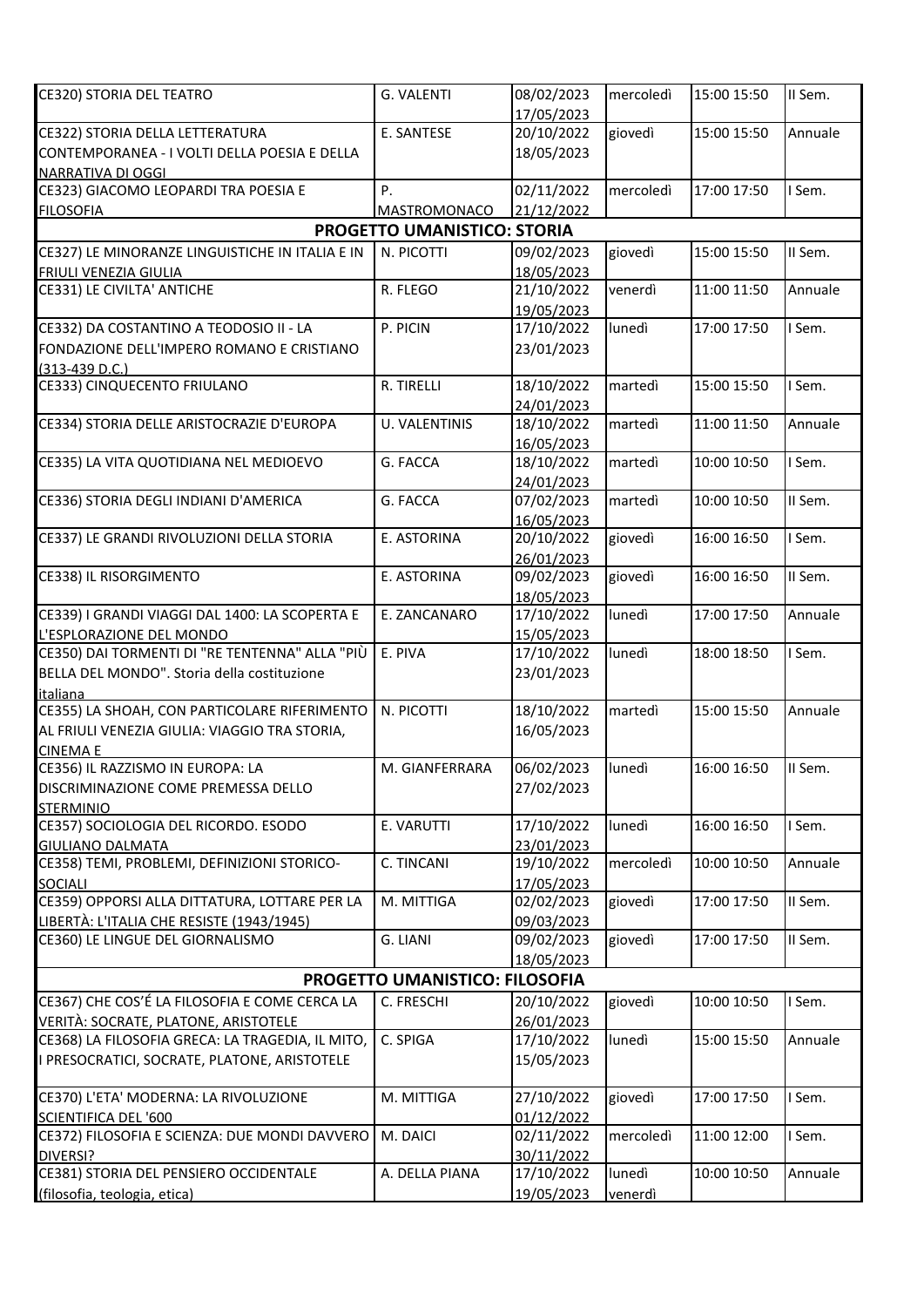| <b>PROGETTO UMANISTICO: ARTE E ARCHITETTURA</b>     |                                         |            |           |             |         |  |  |
|-----------------------------------------------------|-----------------------------------------|------------|-----------|-------------|---------|--|--|
| CE383) GENIO E FOLLIA IN ARTE                       | A. RONCO VILLOTTA 17/10/2022            |            | lunedì    | 15:00 15:50 | Annuale |  |  |
|                                                     |                                         | 15/05/2023 |           |             |         |  |  |
| CE384) ARTE E TEOLOGIA: VERSO IL NATALE             | S. DEL PIN                              | 17/11/2022 |           |             | I Sem.  |  |  |
| ACCOMPAGNATI DA ALCUNE OPERE D'ARTE SUL             |                                         | 15/12/2022 |           |             |         |  |  |
| <b>NATALE</b>                                       |                                         |            |           |             |         |  |  |
| CE385) ARTE E REALTÀ NEL SECOLO DELLE               | M. CIANCETTI                            | 07/02/2023 | martedì   | 16:00 16:50 | II Sem. |  |  |
| <b>CONTRADDIZIONI</b>                               |                                         | 16/05/2023 |           |             |         |  |  |
| CE386) I MOMENTI MAGICI DELL'ARTE                   | A. MARAGHINI                            | 21/10/2022 | venerdì   | 16:00 16:50 | Annuale |  |  |
|                                                     | <b>BERNI</b>                            | 19/05/2023 |           |             |         |  |  |
| CE387) I BASALDELLA: IL DIALOGO DI TRE FRATELLI     | A. PITTINO                              | 09/02/2023 | giovedì   | 10:00 10:50 | II Sem. |  |  |
| TRA PITTURA E SCULTURA                              |                                         | 18/05/2023 |           |             |         |  |  |
| CE388) STORIA DELL'ARTE CONTEMPORANEA - LA          | E. SANTESE                              | 20/10/2022 | giovedì   | 16:00 16:50 | Annuale |  |  |
| CREATIVITA' ARTISTICA E I SUOI PROTAGONISTI         |                                         | 18/05/2023 |           |             |         |  |  |
| CE389) ARTE E TEOLOGIA: GLI AFFRESCHI DELLA         | S. DEL PIN                              | 11/02/2023 |           |             | II Sem. |  |  |
| <b>BASILICA DI ASSISI</b>                           |                                         | 08/04/2023 |           |             |         |  |  |
| CE390) ARTE E FOLLIA: QUANDO LA MALATTIA PUÒ        | N. ROMANELLI                            | 07/02/2023 | martedì   | 18:00 18:50 | II Sem. |  |  |
| <b>GENERARE LO STRAORDINARIO</b>                    |                                         | 16/05/2023 |           |             |         |  |  |
| CE391) STRUMENTI PER LEGGERE L'OPERA D'ARTE         | A. PITTINO                              | 20/10/2022 | giovedì   | 10:00 10:50 | I Sem.  |  |  |
|                                                     |                                         | 26/01/2023 |           |             |         |  |  |
| CE392) TEORIA E PRATICA DEL RESTAURO DI OPERE       | E. MESSINA                              | 12/11/2022 |           |             | I Sem.  |  |  |
| D'ARTE                                              |                                         | 17/12/2022 |           |             |         |  |  |
| CE394) LE PIETRE DEL TEMPIO: costruttori, cantieri, | S. FORNACIARI                           | 10/02/2023 | venerdì   | 15:00 15:50 | II Sem. |  |  |
| edifici e città nella Bibbia e altrove              |                                         | 21/04/2023 |           |             |         |  |  |
|                                                     | <b>PROGETTO UMANISTICO: RELIGIONE</b>   |            |           |             |         |  |  |
| CE395) TEOLOGIA DELLE RELIGIONI                     | F. DEL NIN                              | 08/02/2023 | mercoledì | 15:00 15:50 | II Sem. |  |  |
|                                                     |                                         | 17/05/2023 |           |             |         |  |  |
| CE396) SANTI E SANTUARI                             | R. GALOPPI                              | 06/02/2023 | lunedì    | 11:00 11:50 | II Sem. |  |  |
|                                                     |                                         | 15/05/2023 |           |             |         |  |  |
|                                                     | <b>ARTI: MUSICA</b>                     |            |           |             |         |  |  |
| CE401) CANTO CORALE                                 | M. MIGLIORIN                            | 12/10/2022 | mercoledì | 16:00 17:50 | Annuale |  |  |
|                                                     |                                         | 17/05/2023 |           |             |         |  |  |
| CE402) LE ETÀ D'ORO DELLA MUSICA                    | E. RANERI                               | 21/10/2022 | venerdì   | 17:00 18:30 | Annuale |  |  |
|                                                     |                                         | 19/05/2023 |           |             |         |  |  |
|                                                     | <b>ARTI: CINEMA E TEATRO</b>            |            |           |             |         |  |  |
| <b>CE406) HUSTON E ALTRI</b>                        | <b>B. PARISI</b>                        | 21/10/2022 | venerdì   | 16:00 18:50 | I Sem.  |  |  |
|                                                     |                                         | 27/01/2023 |           |             |         |  |  |
| CE407) COSE DELL'ALTRO MONDO. La fantascienza       | A. PITTINO                              | 10/02/2023 | venerdì   | 16:00 18:00 | II Sem. |  |  |
| nel cinema                                          |                                         | 31/03/2023 |           |             |         |  |  |
| CE411) FARE TEATRO. - Livello principianti          | A. MORINELLI                            | 17/10/2022 | lunedì    | 15:00 16:50 | Annuale |  |  |
|                                                     |                                         | 15/05/2023 |           |             |         |  |  |
| CE412) FARE TEATRO: PERFEZIONAMENTO. - Livello      | A. MORINELLI                            | 20/10/2022 | giovedì   | 15:00 16:50 | Annuale |  |  |
| avanzato                                            |                                         | 18/05/2023 |           |             |         |  |  |
|                                                     | <b>ARTI: CULTURA E COSTUME</b>          |            |           |             |         |  |  |
| CE417) TURISMO CULTURALE E RESPONSABILE A -         | M. DI GIROLAMO                          | 17/10/2022 | lunedì    | 16:00 16:50 | Annuale |  |  |
| luoghi, storie, arte, curiosità                     |                                         | 15/05/2023 |           |             |         |  |  |
| CE418) TURISMO CULTURALE E RESPONSABILE B -         | M. DI GIROLAMO                          | 17/10/2022 | lunedì    | 17:00 17:50 | Annuale |  |  |
| luoghi, storie, arte, curiosità                     |                                         | 15/05/2023 |           |             |         |  |  |
| CE419) ORIENTE: DALLA BIRMANIA ALLA CINA DI IERI    | M. BURTULO                              | 21/10/2022 | venerdì   | 15:00 16:30 | I Sem.  |  |  |
| E DI OGGI                                           |                                         | 27/01/2023 |           |             |         |  |  |
| CE420) DA DOVE VIENE QUESTA EUROPA: IL              | D. DEL FABRO                            | 19/10/2022 | mercoledì | 16:00 17:30 | Annuale |  |  |
| PASSATO RECENTE                                     |                                         | 17/05/2023 |           |             |         |  |  |
| CE422) CIVILTA' NEL MONDO                           | <b>G. FELICE</b>                        | 20/10/2022 | giovedì   | 15:00 16:50 | I Sem.  |  |  |
|                                                     |                                         | 22/12/2022 |           |             |         |  |  |
|                                                     | <b>SCIENZE GIURIDICHE ED ECONOMICHE</b> |            |           |             |         |  |  |
| CE501) L'EREDITÀ                                    | Y. FORTE                                | 18/10/2022 | martedì   | 15:00 16:00 | I Sem.  |  |  |
|                                                     |                                         | 17/01/2023 |           |             |         |  |  |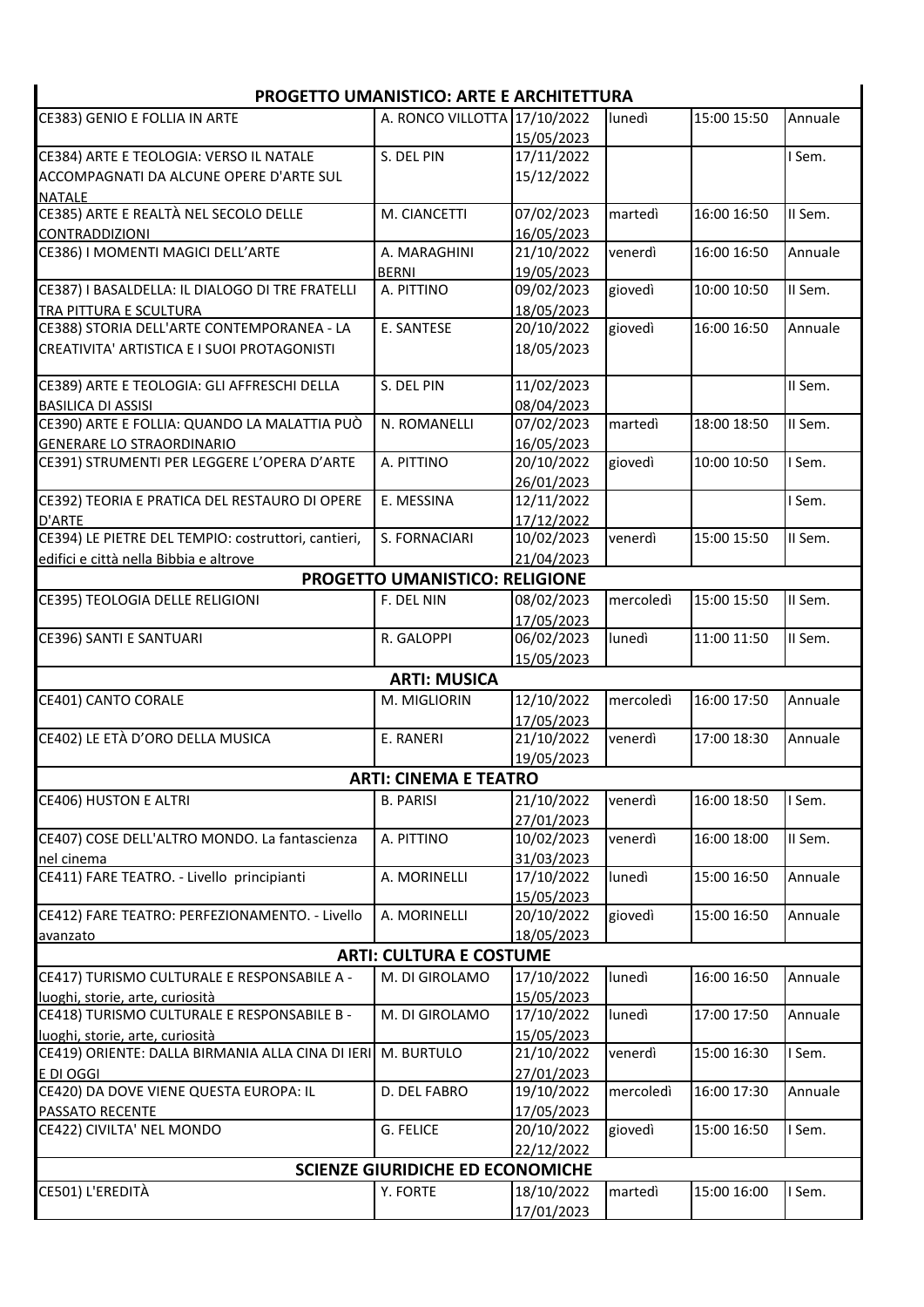| CE502) BADANTI                                                         |                                   | 08/11/2022               | martedì   | 17:00 18:30 | I Sem.  |
|------------------------------------------------------------------------|-----------------------------------|--------------------------|-----------|-------------|---------|
|                                                                        |                                   | 29/11/2022               |           |             |         |
| CE508) IMPARIAMO L'EUROPA                                              | R. DAMIANI                        | 19/10/2022               | mercoledì | 15:00 15:50 | I Sem.  |
|                                                                        |                                   | 25/01/2023               |           |             |         |
| CE510) STORIA DEI DIRITTI E DEI DOVERI UMANI. La                       | E. BARAZZA                        | 20/10/2022               | giovedì   | 15:00 15:50 | I Sem.  |
| tutela dei diritti innanzi la Corte Europea dei Dir                    |                                   | 26/01/2023               |           |             |         |
|                                                                        |                                   |                          |           |             |         |
| CE511) LE ORGANIZZAZIONI INTERNAZIONALI                                | E. BARAZZA                        | 09/02/2023               | giovedì   | 15:00 15:50 | II Sem. |
| NELL'ATTUALE CONTESTO GEOPOLITICO                                      |                                   | 18/05/2023               |           |             |         |
| CE515) STORIA DELLA MONETA E DELLA BANCA                               | G. PELIZZA                        | 18/10/2022               | martedì   | 10:00 10:50 | Annuale |
| DALL'EPOCA ROMANA AD OGGI                                              |                                   | 16/05/2023               |           |             |         |
| CE516) LA BELLE EPOQUE: ECONOMIA, STORIA,                              | P. D'EREDITÀ                      | 20/10/2022               | giovedì   | 11:00 11:50 | Annuale |
| <b>SOCIETÀ</b>                                                         |                                   | 18/05/2023               |           |             |         |
|                                                                        | <b>INFORMATICA</b>                |                          |           |             |         |
| CE601) ABILITA' INFORMATICHE E TELEMATICHE DEL                         |                                   |                          |           |             |         |
|                                                                        | L. PITTIA                         | 11/10/2022               |           |             | I Sem.  |
| COMPUTER. - Livello_principianti                                       |                                   | 24/01/2023               | mercoledì | 09:00 10:30 |         |
| CE626) VIDEOSCRITTURA CON WORD, INTERNET,                              | A. MARCIGOT                       | 19/10/2022               |           |             | Annuale |
| MODIFICA IMMAGINI. - Livello elementare                                |                                   | 17/05/2023               |           |             |         |
|                                                                        |                                   |                          |           |             |         |
| CE637) IL TELEFONO SMARTPHONE E LE SUE APP                             | <b>G. TOFFOLETTI</b>              | 18/10/2022               | martedì   | 09:00 10:20 | I Sem.  |
| corso base 1. - Livello intermedio                                     |                                   | 24/01/2023               |           |             |         |
| CE638) IL TELEFONO SMARTPHONE E LE SUE APP                             | <b>G. TOFFOLETTI</b>              | 20/10/2022               | giovedì   | 09:00 10:30 | I Sem.  |
| corso base 2                                                           |                                   | 26/01/2023               |           |             |         |
| CE639) IL TELEFONO SMARTPHONE E LE SUE APP.                            | <b>G. TOFFOLETTI</b>              | 07/02/2023               | martedì   | 09:00 10:20 | II Sem. |
| corso di approfondimento 1                                             |                                   | 16/05/2023               |           |             |         |
| CE640) IL TELEFONO SMARTPHONE E LE SUE APP.                            | <b>G. TOFFOLETTI</b>              | 09/02/2023               | giovedì   | 09:00 10:20 | II Sem. |
| corso di approfondimento 2                                             |                                   | 18/05/2023               |           |             |         |
| CE641) ANDROID NO LIMITS - corso online                                | R. LA BIANCA                      | 17/10/2022               | lunedì    | 10:00 11:30 | I Sem.  |
|                                                                        |                                   | 23/01/2023               |           |             |         |
| CE642) IPHONE DA ZERO: IMPARA AD USARE IL TUO                          | R. LA BIANCA                      | 06/02/2023               | lunedì    | 10:00 11:30 | II Sem. |
| <b>IPHONE</b>                                                          |                                   | 15/05/2023               |           |             |         |
| CE652) CREARE UNA PRESENTAZIONE. - Livello                             | G. GALLIZIA                       | 08/02/2023               | mercoledì | 17:00 18:30 | II Sem. |
| elementare                                                             |                                   | 17/05/2023               |           |             |         |
|                                                                        | <b>LINGUE STRANIERE: ARABO</b>    |                          |           |             |         |
| CE701) LINGUA ARABA. - Livello principianti                            | S. ALI                            | 08/02/2023               | mercoledì | 15:00 15:50 | II Sem. |
|                                                                        |                                   | 17/05/2023               |           |             |         |
|                                                                        | <b>LINGUE STRANIERE: CINESE</b>   |                          |           |             |         |
| CE703) CINESE FACILE 1. - Livello elementare                           | M. ROMANELLO                      | 17/10/2022               | lunedì    | 15:00 16:50 | Annuale |
|                                                                        |                                   | 15/05/2023               |           |             |         |
| CE704) CINESE FACILE 2. - Livello intermedio                           | M. ROMANELLO                      | 18/10/2022               | martedì   | 15:00 16:50 | Annuale |
|                                                                        |                                   | 16/05/2023               |           |             |         |
|                                                                        | <b>LINGUE STRANIERE: FRANCESE</b> |                          |           |             |         |
| CE706) LE FRANÇAIS PAR LA METHODE DIRECTE. -                           | A. DI MAIO                        | 02/11/2022               | mercoledì | 11:00 11:50 | Annuale |
| Livello principianti                                                   |                                   | 17/05/2023               |           |             |         |
| CE709) LE NOUVEAU SANS FRONTIERES. - Livello                           | A. DI MAIO                        | 02/11/2022               | mercoledì | 10:00 10:50 | Annuale |
| intermedio                                                             |                                   | 17/05/2023               |           |             |         |
| CE711) LETTERATURA FRANCESE DEL XIX E XX                               | N. CIVIDINO                       | 20/10/2022               | giovedì   | 15:00 15:50 | Annuale |
|                                                                        |                                   |                          |           |             |         |
| SECOLO. - Livello avanzato<br>CE712) CONVERSAZIONE FRANCESE. - Livello | N. CIVIDINO                       | 18/05/2023<br>20/10/2022 | giovedì   | 16:00 16:50 | Annuale |
|                                                                        |                                   | 18/05/2023               |           |             |         |
| avanzato                                                               |                                   |                          |           |             |         |
|                                                                        | <b>LINGUE STRANIERE: INGLESE</b>  |                          |           |             |         |
| CE719) COMINCIAMO A PARLARE IN INGLESE. -                              | M. LESTUZZI                       | 18/10/2022               | martedì   | 17:00 18:30 | Annuale |
| Livello principianti                                                   |                                   | 16/05/2023               |           |             |         |
| CE720) APPROCCIO ALLA LINGUA INGLESE                                   | G. VELLO                          | 18/10/2022               | martedì   | 15:00 15:50 | Annuale |
|                                                                        |                                   | 16/05/2023               |           |             |         |
| CE721) L'ABC DELLA LINGUA INGLESE                                      | A. TIRABASSI                      | 18/10/2022               | martedì   | 10:00 10:50 | Annuale |
|                                                                        |                                   | 16/05/2023               |           |             |         |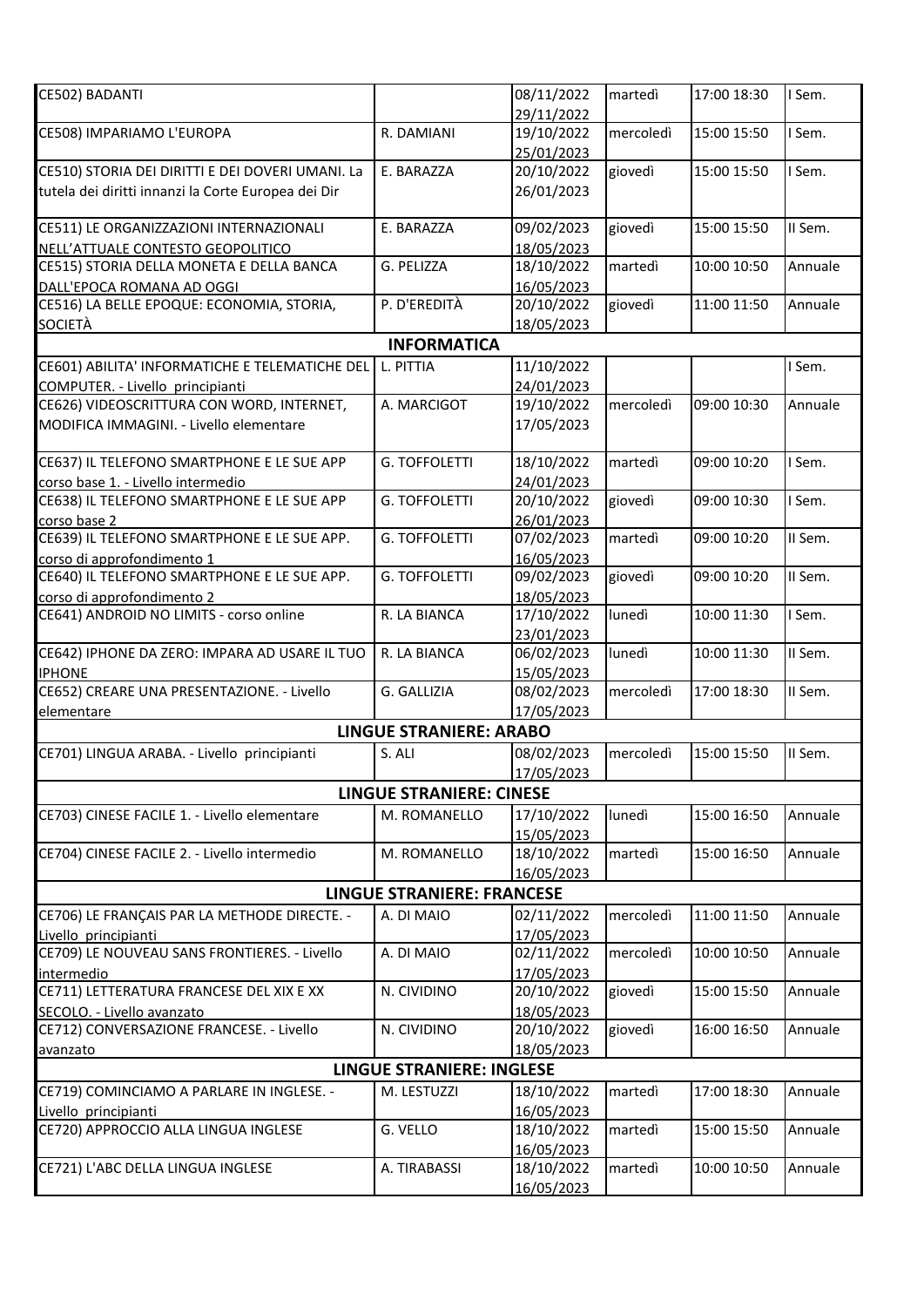| CE722) LINGUA INGLESE: PROSEGUIMENTO. - Livello                   | A. TIRABASSI                                   | 18/10/2022               | martedì   | 11:00 11:50 | Annuale |  |  |
|-------------------------------------------------------------------|------------------------------------------------|--------------------------|-----------|-------------|---------|--|--|
| elementare                                                        |                                                | 16/05/2023               |           |             |         |  |  |
| CE723) LINGUA INGLESE - PRE INTERMEDIATE LEVEL.                   | L. PELLIZZONI                                  | 08/02/2023               | mercoledì | 16:00 16:50 | II Sem. |  |  |
| - Livello intermedio                                              |                                                | 11/05/2023               |           |             |         |  |  |
| CE727) ENGLISH FILE CORSO A. - Livello intermedio                 | E. ERMACORA                                    | 19/10/2022               | mercoledì | 09:00 09:50 | Annuale |  |  |
|                                                                   |                                                | 17/05/2023               |           |             |         |  |  |
| CE728) ENGLISH FILE corso B                                       | E. ERMACORA                                    | 19/10/2022               | mercoledì | 10:00 10:50 | Annuale |  |  |
| CE730) LINGUA INGLESE corso 1. - Livello intermedio               | M. GERARDI                                     | 17/05/2023<br>17/10/2022 | lunedì    | 15:30 16:50 | Annuale |  |  |
|                                                                   |                                                | 15/05/2023               |           |             |         |  |  |
| CE732) LINGUA INGLESE corso 2                                     | M. GERARDI                                     | 17/10/2022               | lunedì    | 17:00 18:30 | Annuale |  |  |
|                                                                   |                                                | 15/05/2023               |           |             |         |  |  |
| CE733) CONVERSAZIONI DINAMICHE E INTERATTIVE                      | L. KARASIC Charles                             | 20/10/2022               | giovedì   | 15:00 15:50 | Annuale |  |  |
| IN LINGUA INGLESE. - Livello avanzato                             | Stuart                                         | 18/05/2023               |           |             |         |  |  |
|                                                                   |                                                |                          |           |             |         |  |  |
| CE735) LOVE AND DEATH: ROMEO AND JULIET BY                        | M. PIVA                                        | 07/02/2023               | martedì   | 16:00 17:50 | II Sem. |  |  |
| WILLIAM SHAKESPEARE. - Livello avanzato                           |                                                | 16/05/2023               |           |             |         |  |  |
| CE737) IL SONETTO NELLA POESIA INGLESE DALLE                      | M. GERARDI                                     | 18/10/2022               | martedì   | 15:30 16:50 | I Sem.  |  |  |
| ORIGINI AL NOVECENTO. - Livello avanzato                          |                                                | 24/01/2023               |           |             |         |  |  |
|                                                                   | <b>LINGUE STRANIERE: SLOVENO</b>               |                          |           |             |         |  |  |
| CE742) CORSO DI LINGUA SLOVENA 1. - Livello                       | P. BIZJAK                                      | 17/10/2022               | lunedì    | 17:00 17:50 | Annuale |  |  |
| principianti                                                      |                                                | 15/05/2023               |           |             |         |  |  |
| CE743) CORSO DI LINGUA SLOVENA 2. - Livello                       | P. BIZJAK                                      | 17/10/2022               | lunedì    | 18:00 18:50 | Annuale |  |  |
| elementare                                                        |                                                | 15/05/2023               |           |             |         |  |  |
| CE744) LINGUA SLOVENA: CONVERSAZIONE. - Livello   L. JEZ VECCHIET |                                                | 21/10/2022               | venerdì   | 18:00 18:50 | Annuale |  |  |
| intermedio                                                        |                                                | 19/05/2023               |           |             |         |  |  |
|                                                                   | <b>LINGUE STRANIERE: SPAGNOLO</b>              |                          |           |             |         |  |  |
| CE747) CONVERSAZIONE SEMPLICE IN LINGUA                           | M. BULEA                                       | 17/10/2022               | lunedì    | 09:00 09:50 | I Sem.  |  |  |
| <b>SPAGNOLA</b>                                                   |                                                | 16/01/2023               |           |             |         |  |  |
| CE748) EL ESPAÑOL PASO A PASO. - Livello                          | M. BULEA                                       | 19/10/2022               | mercoledì | 09:00 10:50 | Annuale |  |  |
| elementare                                                        |                                                | 17/05/2023               |           |             |         |  |  |
| CE749) BUENOS DÍAS AQUI ESTAMOS PARA                              | P. PELIZZARO                                   | 21/10/2022               | venerdì   | 10:30 12:30 | Annuale |  |  |
| <b>DIVERTIRNOS</b>                                                |                                                | 19/05/2023               |           |             |         |  |  |
|                                                                   | <b>LINGUE STRANIERE: TEDESCO</b>               |                          |           |             |         |  |  |
| CE760) NA! KLAR!. - Livello elementare                            | G. NACCARI                                     | 19/10/2022<br>17/05/2023 | mercoledì | 15:00 15:50 | Annuale |  |  |
| CE764) DEUTSCH MACHT SPASS. - Livello elementare   E. DE ROSA     |                                                | 20/10/2022               | giovedì   | 09:00 10:20 | Annuale |  |  |
|                                                                   |                                                | 18/05/2023               |           |             |         |  |  |
| CE767) LEGGERE RACCONTI PER IMPARARE UNA                          | V. DEL FABBRO                                  | 18/10/2022               | martedì   | 10:00 10:50 | Annuale |  |  |
| LINGUA STRANIERA. - Livello intermedio                            |                                                | 16/05/2023               |           |             |         |  |  |
| CE768) CONVERSAZIONE IN LINGUA TEDESCA. -                         | F. D'ISIDORO THYRI                             | 19/10/2022               | mercoledì | 10:00 11:50 | Annuale |  |  |
| Livello intermedio                                                |                                                | 17/05/2023               |           |             |         |  |  |
| CE769) DEUTSCH AKTUELL. - Livello avanzato                        | P. ZIN                                         | 19/10/2022               | mercoledì | 16:00 17:20 | Annuale |  |  |
|                                                                   |                                                | 17/05/2023               |           |             |         |  |  |
|                                                                   | <b>TEMPO LIBERO: GIOCHI DI LOGICA</b>          |                          |           |             |         |  |  |
| CE801) A LEZIONE DI SCACCHI. - Livello principianti               | R. PERESANI                                    | 18/10/2022               | martedì   | 16:00 18:45 | Annuale |  |  |
|                                                                   |                                                | 16/05/2023               |           |             |         |  |  |
| CE802) IL GIOCO DEGLI SCACCHI. - Livello avanzato                 | A. PERESSONI                                   | 18/10/2022               | martedì   | 16:00 18:45 | Annuale |  |  |
| CE804) IL BRIDGE: CORSO DI AVVICINAMENTO. -                       | A. MANZANO                                     | 16/05/2023               | mercoledì | 16:00 17:50 | I Sem.  |  |  |
| Livello principianti                                              |                                                | 19/10/2022<br>25/01/2023 |           |             |         |  |  |
| CE805) IL BRIDGE: UN "PONTE" CHE UNISCE LE                        | F. DI PALMA                                    | 19/10/2022               | venerdì   | 15:00 16:00 | Annuale |  |  |
| PERSONE 2. - Livello avanzato                                     |                                                | 17/05/2023               | mercoledì | 17:50 18:50 |         |  |  |
|                                                                   | TEMPO LIBERO: COLLEZIONISMO                    |                          |           |             |         |  |  |
| CE811) IL CALCIO QUESTO SCONOSCIUTO. La storia                    | E. PIVA                                        | 06/02/2023               | lunedì    | 18:00 18:50 | II Sem. |  |  |
| del gioco più bello del mondo                                     |                                                | 15/05/2023               |           |             |         |  |  |
|                                                                   | <b>LABORATORI ARTISTICI: DISEGNO E PITTURA</b> |                          |           |             |         |  |  |
|                                                                   |                                                |                          |           |             |         |  |  |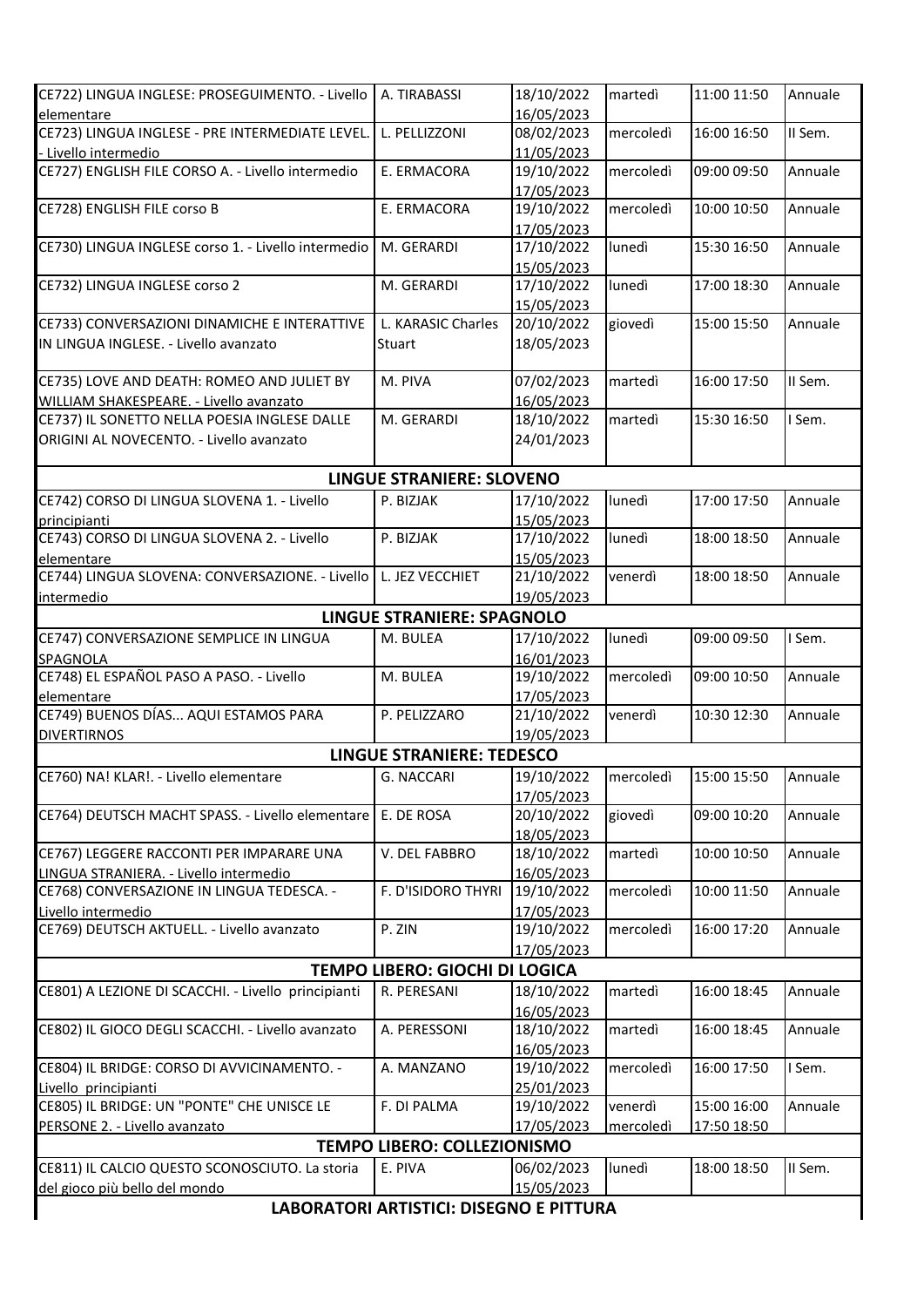| CE900) CORSO DI DISEGNO PER PRINCIPIANTI E                                                                                                                                                                                                                                                                                                                                                                                                                                                                                                | G. BERNARDINELLI                               | 18/10/2022               | martedì   | 15:00 17:50 | Annuale |  |  |
|-------------------------------------------------------------------------------------------------------------------------------------------------------------------------------------------------------------------------------------------------------------------------------------------------------------------------------------------------------------------------------------------------------------------------------------------------------------------------------------------------------------------------------------------|------------------------------------------------|--------------------------|-----------|-------------|---------|--|--|
| <b>COPIA DAL VERO</b>                                                                                                                                                                                                                                                                                                                                                                                                                                                                                                                     |                                                | 16/05/2023               |           |             |         |  |  |
| CE901) RASSERENIAMOCI CON LA MAGIA                                                                                                                                                                                                                                                                                                                                                                                                                                                                                                        | C. MAZZON                                      | 17/10/2022               | lunedì    | 09:00 10:50 | Annuale |  |  |
| DELL'ACQUERELLO                                                                                                                                                                                                                                                                                                                                                                                                                                                                                                                           |                                                |                          |           |             |         |  |  |
| CE902) I SEGRETI DELL' ACQUERELLO                                                                                                                                                                                                                                                                                                                                                                                                                                                                                                         | A. AUTERO                                      | 15/05/2023<br>21/10/2022 | venerdì   | 09:00 11:50 | Annuale |  |  |
|                                                                                                                                                                                                                                                                                                                                                                                                                                                                                                                                           |                                                | 19/05/2023               |           |             |         |  |  |
| CE903) ACQUERELLO SPERIMENTALE                                                                                                                                                                                                                                                                                                                                                                                                                                                                                                            | A. TALOTTI                                     | 20/10/2022               | giovedì   | 09:00 11:50 | Annuale |  |  |
|                                                                                                                                                                                                                                                                                                                                                                                                                                                                                                                                           |                                                |                          |           |             |         |  |  |
| CE904) ATTENZIONE PITTURA FRESCA corso 1                                                                                                                                                                                                                                                                                                                                                                                                                                                                                                  |                                                | 18/05/2023<br>11/10/2022 |           | 15:00 17:50 | Annuale |  |  |
|                                                                                                                                                                                                                                                                                                                                                                                                                                                                                                                                           | P. VALCIC                                      |                          | lunedì    |             |         |  |  |
| CE905) ATTENZIONE PITTURA FRESCA corso 2                                                                                                                                                                                                                                                                                                                                                                                                                                                                                                  | P. VALCIC                                      | 09/05/2023<br>20/10/2022 | giovedì   | 15:00 17:50 | Annuale |  |  |
|                                                                                                                                                                                                                                                                                                                                                                                                                                                                                                                                           |                                                | 18/05/2023               |           |             |         |  |  |
| CE906) L'ABC DEL DISEGNO E DELLA PITTURA                                                                                                                                                                                                                                                                                                                                                                                                                                                                                                  | A. PITTINO                                     | 19/10/2022               | mercoledì | 15:00 16:50 | Annuale |  |  |
|                                                                                                                                                                                                                                                                                                                                                                                                                                                                                                                                           |                                                | 17/05/2023               |           |             |         |  |  |
| <b>CE908) TECNICHE PITTORICHE</b>                                                                                                                                                                                                                                                                                                                                                                                                                                                                                                         | d'Arte L.                                      | 19/10/2022               | mercoledì | 15:30 17:50 | Annuale |  |  |
|                                                                                                                                                                                                                                                                                                                                                                                                                                                                                                                                           |                                                |                          |           |             |         |  |  |
| CE911) CORSO DI MINIATURA                                                                                                                                                                                                                                                                                                                                                                                                                                                                                                                 | MARANGONE<br>G. REGGIANI                       | 17/05/2023<br>21/10/2022 | venerdì   | 09:00 10:50 | Annuale |  |  |
|                                                                                                                                                                                                                                                                                                                                                                                                                                                                                                                                           |                                                |                          |           |             |         |  |  |
|                                                                                                                                                                                                                                                                                                                                                                                                                                                                                                                                           |                                                | 19/05/2023               |           |             |         |  |  |
|                                                                                                                                                                                                                                                                                                                                                                                                                                                                                                                                           | <b>LABORATORI ARTISTICI: ORO E BIJOUX</b>      |                          |           |             |         |  |  |
| CE929) OREFICERIA SPERIMENTALE 1. - Livello                                                                                                                                                                                                                                                                                                                                                                                                                                                                                               | P. MAZZOLA                                     | 19/10/2022               | mercoledì | 09:00 11:30 | Annuale |  |  |
| principianti                                                                                                                                                                                                                                                                                                                                                                                                                                                                                                                              |                                                | 17/05/2023               |           |             |         |  |  |
| CE930) OREFICERIA SPERIMENTALE 2. - Livello                                                                                                                                                                                                                                                                                                                                                                                                                                                                                               | P. MAZZOLA                                     | 17/10/2022               | mercoledì | 09:00 11:30 | Annuale |  |  |
| avanzato                                                                                                                                                                                                                                                                                                                                                                                                                                                                                                                                  |                                                | 17/05/2023               | lunedì    |             |         |  |  |
|                                                                                                                                                                                                                                                                                                                                                                                                                                                                                                                                           | <b>LABORATORI ARTISTICI: TAGLIO E CUCITO</b>   |                          |           |             |         |  |  |
| CE937) CREIAMO INSIEME IL NOSTRO MODELLO. -                                                                                                                                                                                                                                                                                                                                                                                                                                                                                               | L. PRATAVIERA                                  | 18/10/2022               | martedì   | 09:00 11:50 | Annuale |  |  |
| Livello intermedio                                                                                                                                                                                                                                                                                                                                                                                                                                                                                                                        |                                                | 16/05/2023               |           |             |         |  |  |
| CE938) CORSO DI TAGLIO E CUCITO. - Livello                                                                                                                                                                                                                                                                                                                                                                                                                                                                                                | A. PALOMBA                                     | 20/10/2022               | giovedì   | 09:00 11:50 | Annuale |  |  |
| elementare                                                                                                                                                                                                                                                                                                                                                                                                                                                                                                                                |                                                | 18/05/2023               |           |             |         |  |  |
| LABORATORI ARTISTICI: PIZZI, RICAMI, MAGLIA                                                                                                                                                                                                                                                                                                                                                                                                                                                                                               |                                                |                          |           |             |         |  |  |
|                                                                                                                                                                                                                                                                                                                                                                                                                                                                                                                                           |                                                |                          |           |             |         |  |  |
|                                                                                                                                                                                                                                                                                                                                                                                                                                                                                                                                           |                                                |                          |           |             |         |  |  |
|                                                                                                                                                                                                                                                                                                                                                                                                                                                                                                                                           | C. CECCHIN                                     | 17/10/2022               | lunedì    | 09:00 11:50 | Annuale |  |  |
|                                                                                                                                                                                                                                                                                                                                                                                                                                                                                                                                           |                                                | 15/05/2023               |           |             |         |  |  |
| CE943) MERLETTO AL TOMBOLO<br>CE945) MERLETTO A TOMBOLO                                                                                                                                                                                                                                                                                                                                                                                                                                                                                   | A. MASSAFRA                                    | 17/10/2022               | lunedì    | 15:00 17:50 | Annuale |  |  |
|                                                                                                                                                                                                                                                                                                                                                                                                                                                                                                                                           |                                                | 15/05/2023               | martedì   |             |         |  |  |
|                                                                                                                                                                                                                                                                                                                                                                                                                                                                                                                                           | M. BASSI                                       | 18/10/2022               |           | 09:00 11:50 | Annuale |  |  |
|                                                                                                                                                                                                                                                                                                                                                                                                                                                                                                                                           |                                                | 16/05/2023               |           |             |         |  |  |
|                                                                                                                                                                                                                                                                                                                                                                                                                                                                                                                                           | R. MOSTI                                       | 19/10/2022               | mercoledì | 09:00 10:50 | I Sem.  |  |  |
|                                                                                                                                                                                                                                                                                                                                                                                                                                                                                                                                           |                                                | 25/01/2023               |           |             |         |  |  |
|                                                                                                                                                                                                                                                                                                                                                                                                                                                                                                                                           | <b>LABORATORI ARTISTICI: ARTE DEL COMPORRE</b> |                          |           |             |         |  |  |
|                                                                                                                                                                                                                                                                                                                                                                                                                                                                                                                                           | P. CONTI                                       | 19/10/2022               | mercoledì | 15:30 17:30 | Annuale |  |  |
|                                                                                                                                                                                                                                                                                                                                                                                                                                                                                                                                           |                                                | 17/05/2023               |           |             |         |  |  |
|                                                                                                                                                                                                                                                                                                                                                                                                                                                                                                                                           | S. MULLONI                                     | 17/10/2022               | lunedì    | 09:00 11:30 | Annuale |  |  |
|                                                                                                                                                                                                                                                                                                                                                                                                                                                                                                                                           |                                                | 15/05/2023               |           |             |         |  |  |
|                                                                                                                                                                                                                                                                                                                                                                                                                                                                                                                                           | L. PRATAVIERA                                  | 20/10/2022               | giovedì   | 09:00 10:50 | Annuale |  |  |
|                                                                                                                                                                                                                                                                                                                                                                                                                                                                                                                                           |                                                | 18/05/2023               |           |             |         |  |  |
|                                                                                                                                                                                                                                                                                                                                                                                                                                                                                                                                           | A. MUSSUTTO                                    | 21/10/2022               | venerdì   | 15:00 17:50 | Annuale |  |  |
|                                                                                                                                                                                                                                                                                                                                                                                                                                                                                                                                           |                                                | 19/05/2023               |           |             |         |  |  |
|                                                                                                                                                                                                                                                                                                                                                                                                                                                                                                                                           | <b>TAVAGNACCO</b>                              |                          |           |             |         |  |  |
|                                                                                                                                                                                                                                                                                                                                                                                                                                                                                                                                           | P. RUGGERI                                     | 19/10/2022               | mercoledì | 15:00 19:30 | Annuale |  |  |
|                                                                                                                                                                                                                                                                                                                                                                                                                                                                                                                                           |                                                | 17/05/2023               |           |             |         |  |  |
|                                                                                                                                                                                                                                                                                                                                                                                                                                                                                                                                           | A. CHERUBINI                                   | 21/10/2022               | venerdì   | 15:00 18:00 | Annuale |  |  |
|                                                                                                                                                                                                                                                                                                                                                                                                                                                                                                                                           |                                                | 19/05/2023               |           |             |         |  |  |
|                                                                                                                                                                                                                                                                                                                                                                                                                                                                                                                                           | A. SURACI                                      | 20/10/2022               | giovedì   | 15:00 18:00 | Annuale |  |  |
|                                                                                                                                                                                                                                                                                                                                                                                                                                                                                                                                           |                                                | 18/05/2023               |           |             |         |  |  |
|                                                                                                                                                                                                                                                                                                                                                                                                                                                                                                                                           | A. CHERUBINI                                   | 17/10/2022               | lunedì    | 09:00 12:00 | I Sem.  |  |  |
| CE946) RICAMI E CHIACCHIERE<br>CE948) RICAMO DI IERI E DI OGGI<br>CE949) IL FANTASTICO MONDO DEL RICICLO<br>CE951) OPERE D'ARTE CON I FIORI PRESSATI<br>CE953) TANTE IDEE. - Livello avanzato<br>CE954) APPROCCIO ALL'ARTE MUSIVA. - Livello<br>elementare<br>TA909) TECNICHE MISTE E ACQUERELLO. - Livello<br>principianti<br>TA914) ENTRIAMO NEL MONDO DELLA CERAMICA. -<br>Livello principianti<br>TA916) CERAMICA: RICERCHE E CONTAMINAZIONI. -<br>Livello avanzato<br>TA917) CORSO DI PORCELLANA E PAPER CLAY. -<br>Livello avanzato |                                                | 23/01/2023               |           |             |         |  |  |
| TA918) CORSO GRES CRISTALLI. - Livello avanzato                                                                                                                                                                                                                                                                                                                                                                                                                                                                                           | A. CHERUBINI                                   | 06/02/2023<br>15/05/2023 | lunedì    | 09:00 12:00 | II Sem. |  |  |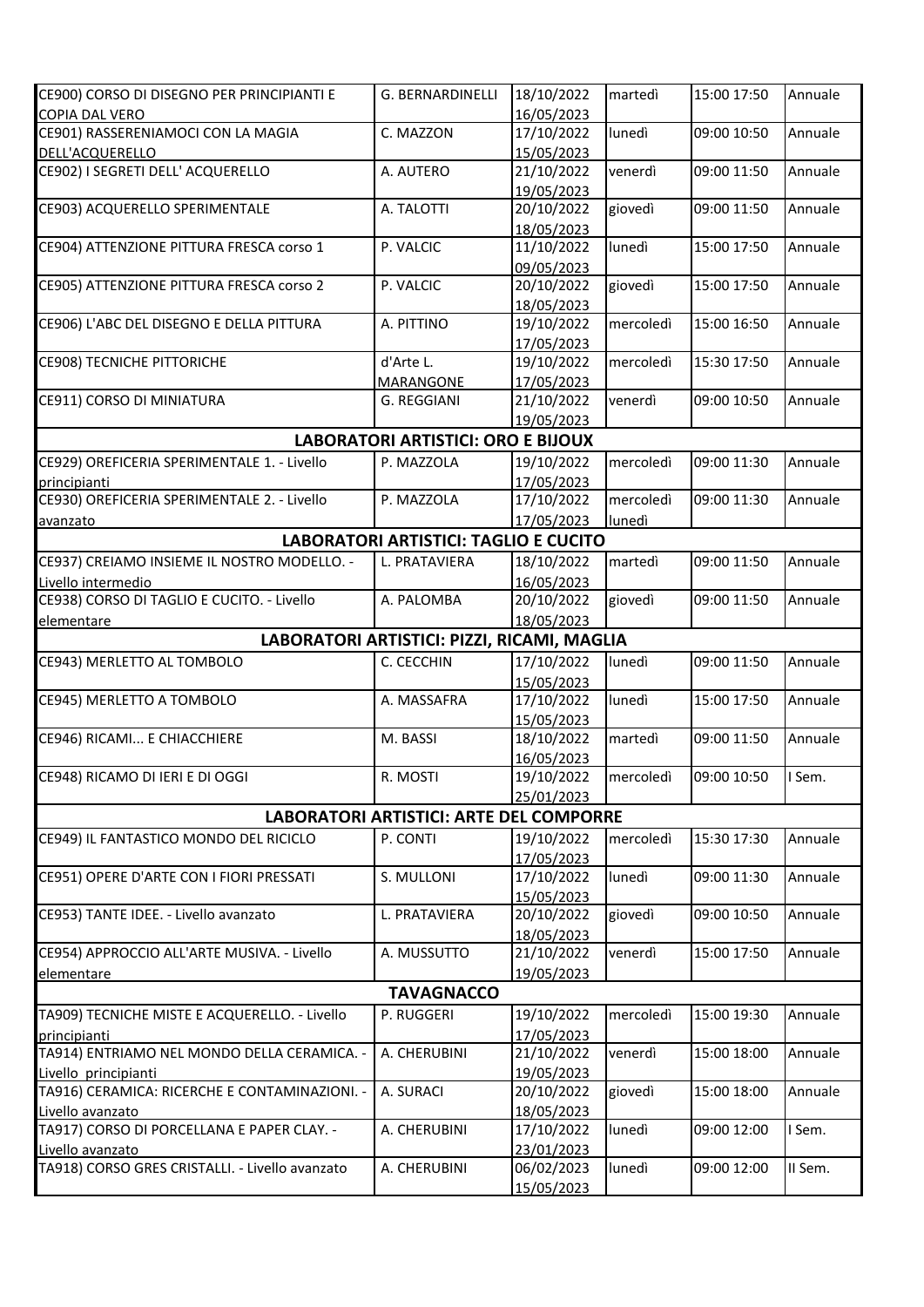| TA920) CERAMICA E RAKU                                      | M. POVEGLIANO      | 18/10/2022<br>16/05/2023 | martedì   | 15:00 18:00 | Annuale |
|-------------------------------------------------------------|--------------------|--------------------------|-----------|-------------|---------|
| TA980) CORSO DI INTARSIO DEL LEGNO                          | A. VITALE          | 19/10/2022               | mercoledì | 15:00 18:00 | Annuale |
|                                                             |                    | 17/05/2023               |           |             |         |
| TA981) INTAGLIO E SCULTURA DEL LEGNO. - Livello             | G. MUSER           | 20/10/2022               | giovedì   | 14:30 17:00 | Annuale |
| intermedio                                                  |                    | 18/05/2023               |           |             |         |
| TA982) RESTAURO LIGNEO corso A. - Livello                   | <b>G. RISTITS</b>  | 19/10/2022               | mercoledì | 09:30 11:30 | Annuale |
| intermedio                                                  |                    | 17/05/2023               |           |             |         |
| TA983) RESTAURO LIGNEO corso B. - Livello                   | A. SNIDAR          | 20/10/2022               | giovedì   | 09:30 11:30 | Annuale |
|                                                             |                    | 18/05/2023               |           |             |         |
| intermedio<br>TA984) RESTAURO LIGNEO corso C                | T. PARISSE         | 21/10/2022               | venerdì   | 09:30 11:30 | Annuale |
|                                                             |                    | 19/05/2023               |           |             |         |
|                                                             | <b>POVOLETTO</b>   |                          |           |             |         |
|                                                             |                    |                          |           |             |         |
| PO032) PILATES MATWORK - serale                             | L. OLIVIERI        | 20/10/2022               | giovedì   | 19:00 20:00 | Annuale |
|                                                             |                    | 18/05/2023               |           |             |         |
| PO034) CORSO DI YOGA DINAMICO 1                             | S. BOSCO           | 17/10/2022               | lunedì    | 08:20 09:20 | Annuale |
|                                                             |                    | 15/05/2023               |           |             |         |
| PO035) CORSO DI YOGA DINAMICO 2                             | S. BOSCO           | 19/10/2022               | mercoledì | 08:20 09:20 | Annuale |
|                                                             |                    | 17/05/2023               |           |             |         |
| PO036) CORSO DI YOGA SERALE                                 | S. BOSCO           | 18/10/2022               | martedì   | 19:45 20:45 | Annuale |
|                                                             |                    | 16/05/2023               |           |             |         |
| PO201) LINGUA E LETTERATURA FRIULANA                        | M. CONCHIONE       | 17/10/2022               | lunedì    | 10:00 11:00 | I Sem.  |
|                                                             |                    | 16/01/2023               |           |             |         |
| PO202) STORIA DEL FRIULI                                    | L. MERLUZZI        | 09/02/2023               | giovedì   | 10:00 11:00 | II Sem. |
|                                                             |                    | 18/05/2023               |           |             |         |
| PO401) TURISMO CULTURALE                                    | <b>B. TRACOGNA</b> | 17/10/2022               |           |             | Annuale |
|                                                             |                    | 15/05/2023               |           |             |         |
| PO601) CORSO BASE DEL COMPUTER                              | D. TONETTI         | 20/10/2022               | giovedì   | 14:00 16:00 | Annuale |
|                                                             |                    | 18/05/2023               |           |             |         |
| PO602) CORSO BASE DI MICROSOFT WORD. - Livello              | <b>D. TONETTI</b>  | 20/10/2022               | giovedì   | 09:00 11:00 | I Sem.  |
| elementare                                                  |                    | 26/01/2023               |           |             |         |
| PO603) CORSO DI EXCEL. - Livello principianti               | G. BALLICO         | 18/10/2022               | martedì   | 15:00 16:30 | I Sem.  |
|                                                             |                    | 24/01/2023               |           |             |         |
| PO626) TABLET E SMARTPHONE. - Livello elementare D. TONETTI |                    | 19/10/2022               | mercoledì | 09:00 11:00 | I Sem.  |
|                                                             |                    | 25/01/2023               |           |             |         |
| PO627) INTERNET E POSTA ELETRONICA                          | <b>D. TONETTI</b>  | 15/02/2023               | mercoledì | 09:00 11:00 | II Sem. |
|                                                             |                    | 17/05/2023               |           |             |         |
| PO628) WHATSAPP E GESTIONE SPAZIO DEL                       | D. TONETTI         | 15/02/2023               | mercoledì | 14:00 16:00 | II Sem. |
| <b>DISPOSITIVO</b>                                          |                    | 17/05/2023               |           |             |         |
| PO629) L'UTILIZZO DEI SERVIZI                               | D. TONETTI         | 19/10/2022               | mercoledì | 14:00 16:00 | I Sem.  |
|                                                             |                    | 25/01/2023               |           |             |         |
| PO630) SERVIZI ONLINE DELLA PUBBLICA                        | <b>D. TONETTI</b>  | 16/02/2023               | giovedì   | 09:00 11:00 | II Sem. |
| <b>AMMINISTRAZIONE</b>                                      |                    | 18/05/2023               |           |             |         |
| PO720) COMINCIAMO A PARLARE IN INGLESE. -                   | M. LESTUZZI        | 17/10/2022               | lunedì    | 15:00 15:50 | Annuale |
| Livello principianti                                        |                    | 15/05/2023               |           |             |         |
| PO721) CONTINUIAMO A PARLARE IN INGLESE. -                  | M. LESTUZZI        | 17/10/2022               | lunedì    | 16:00 16:50 | Annuale |
| Livello elementare                                          |                    | 15/05/2023               |           |             |         |
| PO727) CONVERSAZIONE IN INGLESE. - Livello                  | E. ZANCANARO       | 18/10/2022               | martedì   | 16:30 18:30 | Annuale |
| intermedio                                                  |                    | 16/05/2023               |           |             |         |
| PO757) NA! KLAR!                                            | G. NACCARI         | 18/10/2022               | venerdì   | 15:00 17:00 | Annuale |
|                                                             |                    | 16/05/2023               |           |             |         |
| PO916) CORSO DI CERAMICA. - Livello intermedio              | L. NONINO          | 20/10/2022               | giovedì   | 08:30 11:30 | Annuale |
|                                                             |                    | 18/05/2023               |           |             |         |
| PO941) RICAMIAMO INSIEME. - Livello avanzato                | E. FORNASARI       | 19/10/2022               | mercoledì | 16:00 18:00 | Annuale |
|                                                             |                    | 17/05/2023               |           |             |         |
| PO943) PATCHWORK                                            | A. MARRONE         | 21/10/2022               | venerdì   | 09:30 11:30 | Annuale |
|                                                             |                    | 19/05/2023               |           |             |         |
| PO951) SCULTURA SU LEGNO                                    | T. PIPUTTO         | 09/02/2023               | giovedì   | 16:30 18:00 | II Sem. |
|                                                             |                    | 18/05/2023               |           |             |         |